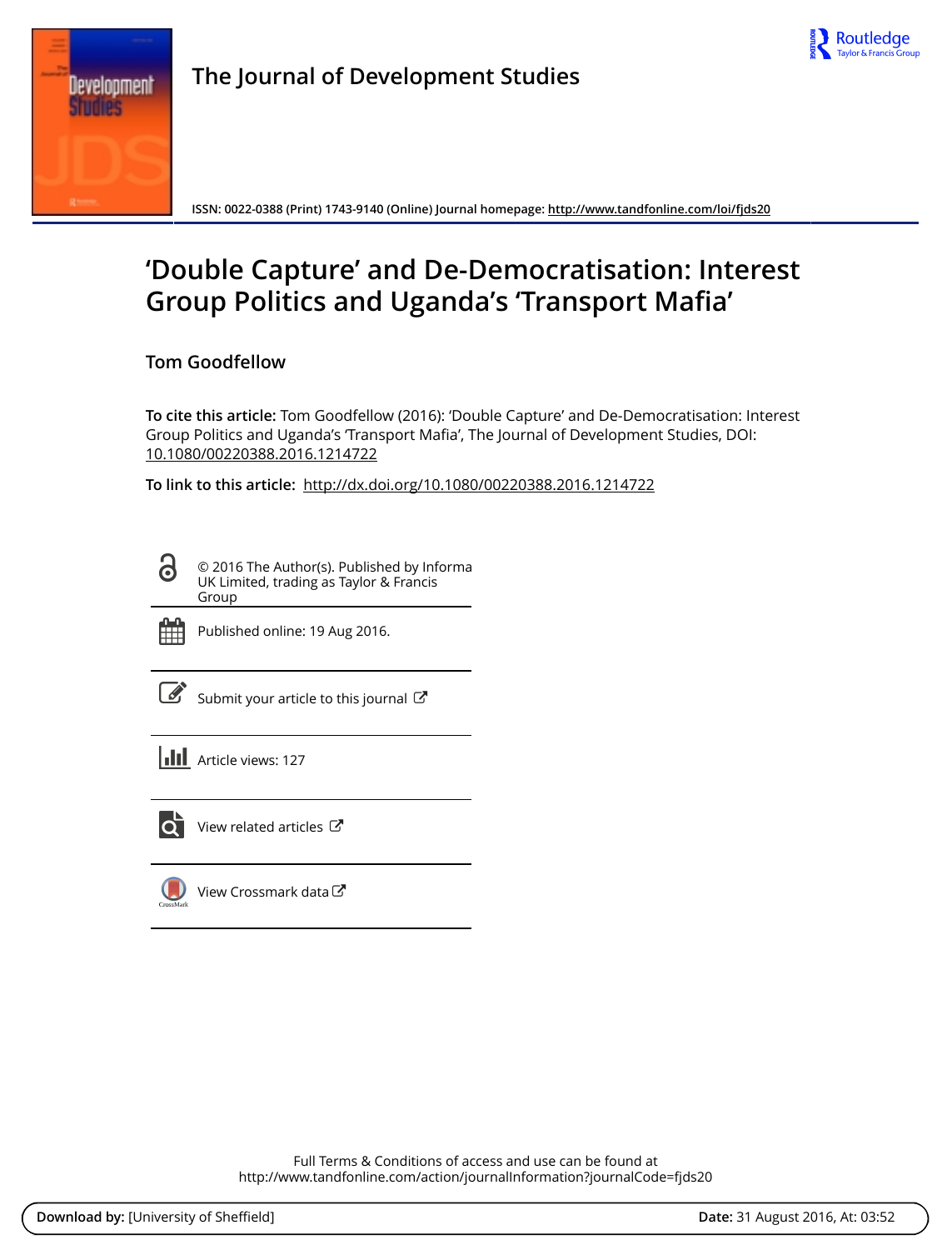## <span id="page-1-0"></span>'Double Capture' and De-Democratisation: Interest Group Politics and Uganda's 'Transport Mafia'

## TOM GOODFELLOW

Department of Urban Studies and Planning, University of Sheffield, Sheffield, UK

(Original version submitted September 2015; final version accepted June 2016)

ABSTRACT This article analyses problems of interest representation and democratic consolidation, using a case study of the Uganda Taxi Operators and Drivers Association (UTODA). It shows how apparently representative organisational forms can exploit the majority of their members, bolstering the power of political-economic elites who straddle the statesociety divide, as well as how such organisations can undermine the foundations for democratic consolidation more broadly. Challenging conventional understandings of 'state capture', the paper argues that UTODA's organisational power instead evolved through processes conceptualised as 'double capture': first, the government infiltrated the informal transport sector, but subsequently the transport organisation came to wield disproportionate influence over the state itself, with detrimental effects on both urban services and popular representation. The long-term domination by this authoritarian organisation meant that even after its downfall in 2011 there was little organisational capacity to build on in the sector, facilitating the reassertion of top-down governmental control.

#### 1. Introduction

It has long been acknowledged that democratic deepening and consolidation depends on the creation of effective organisations for the aggregation and mobilisation of group interests (Finer, [1958;](#page-14-0) Harriss & Törnquist, [2004;](#page-15-0) Schedler, [1998](#page-16-0); Truman, [1951\)](#page-16-0). Such organisations allow for the generation of horizontal linkages that may enable groups of people with similar interests, who would otherwise be dispersed and disorganised, to articulate their voice and exert collective power. In countries emerging from authoritarian rule, these kinds of organisations – which include trade unions, pressure groups and workers' associations in addition to political parties – proliferate as part of the effort to build the social foundations for democracy. Yet such organisations can also come to fulfil the opposite function, creating new structures of authoritarianism and elite collusion while also undermining autonomous organisational capacity in the sectors of society they are supposed to represent.

This article explores how organisational forms expected to be conducive to democratisation can sometimes provide fertile ground for authoritarian pseudo-representative organisations to emerge, eroding efforts to consolidate and deepen democracy. To understand this phenomenon involves more than examining intra-organisational dynamics; it also requires analysis of the relationship between organisation leaders and the state. Effective interest representation requires sustained engagement with the state, but if this is not reasonably transparent then the personal relationships between

© 2016 The Author(s). Published by Informa UK Limited, trading as Taylor & Francis Group

This is an Open Access article distributed under the terms of the Creative Commons Attribution-NonCommercial-NoDerivatives License (http://creativecommons.org/licenses/by-nc-nd/4.0/), which permits non-commercial re-use, distribution, and reproduction in any medium, provided the original work is properly cited, and is not altered, transformed, or built upon in any way.

Correspondence Address: Tom Goodfellow, Department of Urban Studies and Planning, University of Sheffield, Western Bank, Sheffield S10 2TN, UK. Email: t.goodfellow@sheffield.ac.uk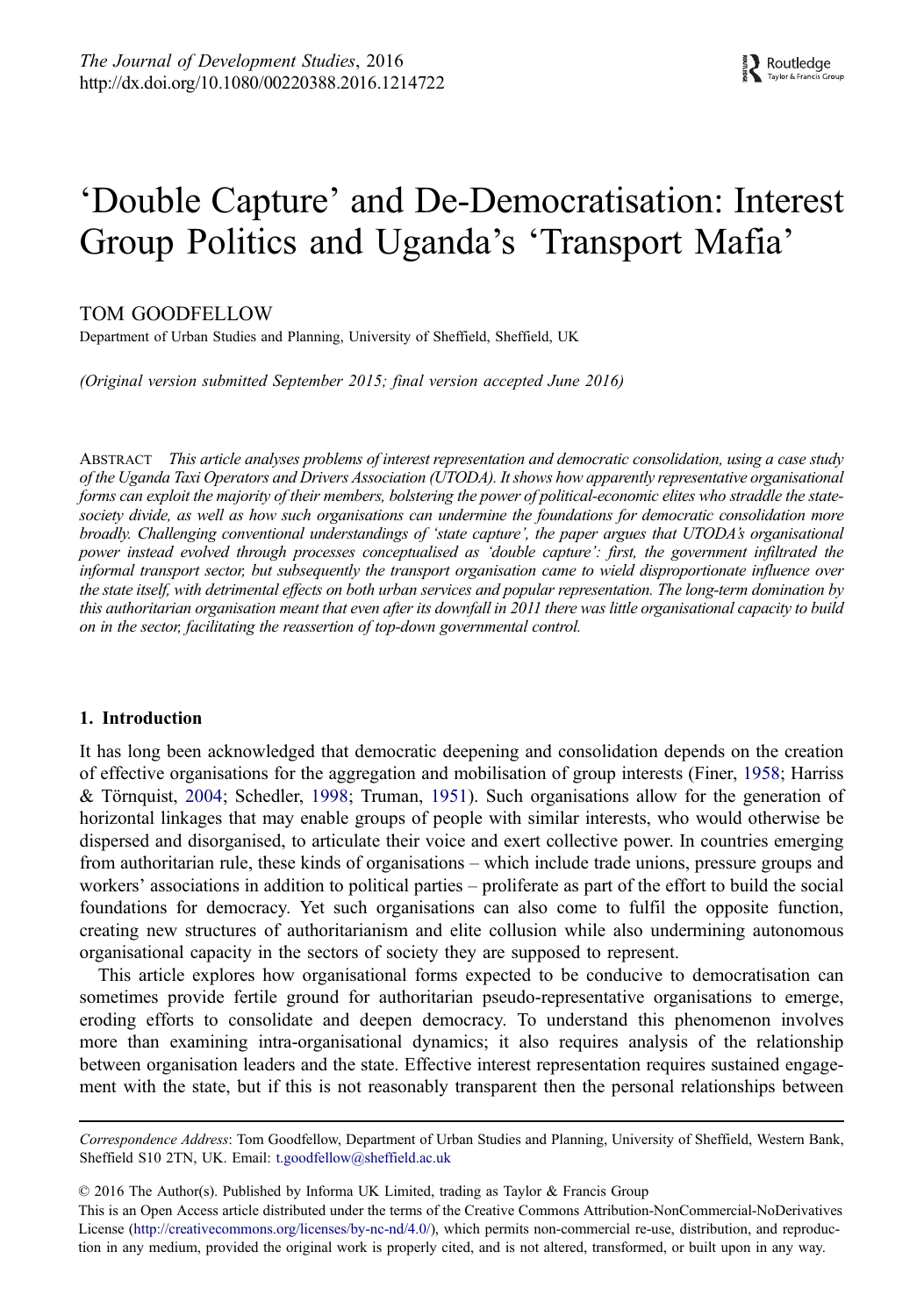interest group leaders and politicians can undermine representation, marginalising the majority and bolstering the position of a political-economic elite that straddles the state-society divide.

These dynamics and their consequences are explored through a study of the Uganda Taxi Operators and Drivers Association (UTODA). Uganda's informal minibus-taxi sector is a hugely important and lucrative component of the urban economy, especially in the capital city Kampala, where it employed upwards of [1](#page-13-0)00,000 people in 2014.<sup>1</sup> UTODA emerged from the political and economic conflict in the 1980s as the key organisation in the sector, ostensibly designed to represent a range of stakeholders. However, as its numbers swelled and potential as an instrument of rent capture grew, it became an effective monopoly dominated by a tight web of political and economic interests that exploited drivers and other workers in the sector rather than representing them. It also began to exert substantial influence over government policy. UTODA's dominance was further cemented when it was contracted by the city government to provide services including the collection of fees on behalf of the council and maintenance of vehicle parks. For the most part it spectacularly failed to fulfil these tasks, which instead provided new rent-seeking opportunities. Despite this, the council proved unable to sanction the organisation. By the end of the 2000s UTODA was neither effectively representing its membership nor fulfilling its obligations to the state, yet was so closely imbricated with political power as to be unassailable from either above or below.

The case of UTODA invokes the idea of 'state capture', which has been theorised in various ways to explain the subversion of liberal democratic norms regarding the proper relationship between private and public interests. In the most common formulation, private interest groups 'capture' state agencies, which then become incapable of acting in the public interest. Yet the unidirectional emphasis on societal interests 'capturing' the state fails to account for the way in which UTODA was, from the very beginning, closely linked to political authority in Uganda – or the way it developed both collusive and conflictual relationships with different parts of the state over time. The relationship between UTODA and public authority in Uganda is instead best understood as a process characterised by two distinct phases of capture. The first involved the capture of an emergent representative organisation by government interests, while the second was essentially the reverse: the development of independent interests on the part of the organisation, which then came to dominate over government policy. Understanding this two-step process, which is here termed 'double capture', can help to explain why the organisation became so powerful that the city government repeatedly failed in its efforts to revoke UTODA's contract to manage services in the city.

UTODA's dominance over a period of several decades contributed to a range of urban problems including poorly maintained infrastructure, the obstruction of efforts to introduce bus transportation, and the withholding of taxes, all of which exacerbated a broader crisis of urban management and service delivery. This eventually led to a major restructuring of urban governance, which centralised power in the city and led eventually to the disempowering of UTODA in 2012. However, rather than institutionalising more democratic practices in the sector, the removal of UTODA from the scene left an organisational vacuum which the new city government rapidly filled from the top down. The process of 'double capture', by facilitating the dominance of a monopolistic and internally authoritarian organisation for so long, thus helped to undermine foundations for democratic deepening with the effect that drivers went from being poorly represented to barely represented at all.

In examining the challenges of representation in the case of Ugandan minibus-taxi drivers, this paper has three interlinked aims. The first is to analyse how UTODA managed to maintain its monopolistic position and apparent invincibility over two decades, despite the fact it was not representing the majority of its members' interests *and* was failing to fulfil its contractual duties to the city government. The second is to explain why at a particular moment in time the situation changed suddenly and quite dramatically, with UTODA's fall from grace in 2012, and how the organisation's longstanding dominance had stifled the potential for a new and more democratic organisation to emerge once it had gone. Finally, the paper provides a new analysis of processes of organisational cooptation and 'capture' in weakly-institutionalised democracies and the effects of this on the prospects for democracy, with broader implications for the study of state-society relations and democratic consolidation. The analysis in this paper is based on interviews with a range of stakeholders including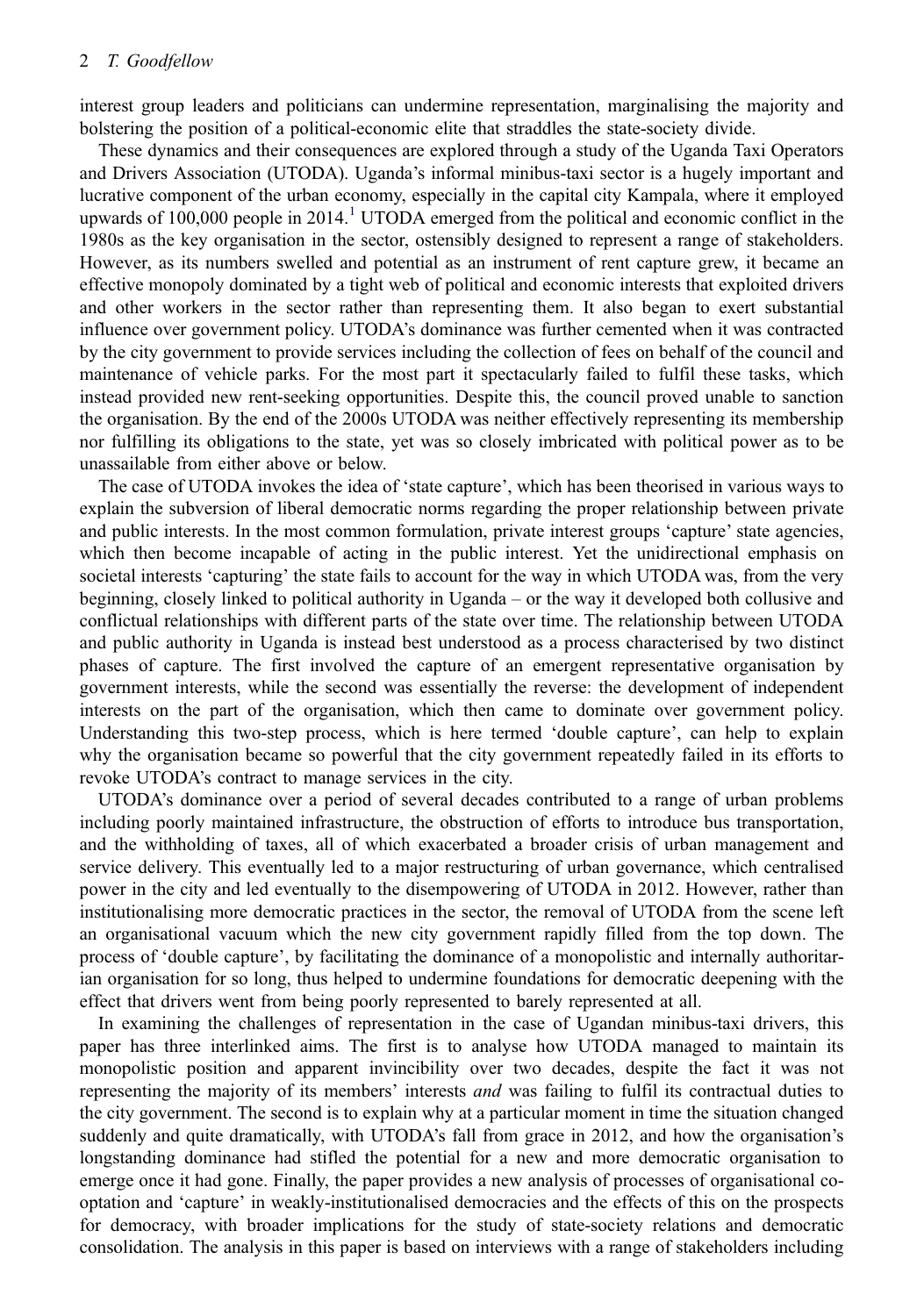<span id="page-3-0"></span>national and local politicians (government and opposition), city officials, taxi drivers and owners, UTODA representatives, private bus companies, senior policemen, transport advisers and consultants. These interviews, which took place over multiple visits from 2009–2014, are complemented by media and documentary analysis.

## 2. Interest group organisation and the dynamics of 'capture'

The discussion that follows serves two purposes. The first is to distil some key themes in the scholarship on the relationship between interest groups and the state, with the aim of situating the case of UTODA against long-standing debates on interest representation and democracy. The second is to consider the main ways in which 'capture' has been conceived in various relevant literatures, both with respect to the internal capture of organisations by their leaders and the ways state and societal organisational forms may be seen to capture one another under certain political-economic circumstances. Linking these themes is the issue of how putatively representative organisations do or do not promote the deepening of democracy both internally and in society more broadly.

The centrality of interest or pressure groups to the functioning of democracies has been acknowledged at least since the pioneering work of De Tocqueville ([1835\)](#page-14-0) and Calhoun [\(1851](#page-14-0)), who argued that securing agreement among organised interests was crucial in democratic societies to safeguard against the 'tyranny' of the numerical majority. The role of interest groups lobbying for their sectional interests is not without its dangers, however. Some interests are better organised and resourced than others, and groups representing producers can inflict greater political damage on domestic governments than those representing consumers (Finer, [1958](#page-14-0)). The degree to which particular interest groups are effective also depends on the nature of the government itself, including whether government officials are formally or informally members of the interest group in question (Truman, [1951](#page-16-0)).

In exploring how relationships between interest groups and the state are institutionalised in a given setting, a distinction has traditionally been made between pluralism and corporatism. While the former refers to a situation where interest representation involves a theoretically infinite number of voluntary, competing and self-determining organisations, the latter has been defined as a system in which interest associations are 'large, singular, noncompetitive, hierarchically ordered [and] sectorally compartmentalized', exercising 'representational monopolies' in a given sector (Schmitter, [1974](#page-16-0), p. 100). A further distinction can be made between societal corporatism, in which the non-competitive, monopolistic and hierarchical nature of organisations emerges through intrinsic processes in society, and 'state corporatism' where these characteristics are a product of deliberate state policy including both inducements and constraints on interest group activity (Collier & Collier, [1979](#page-14-0); Schmitter, [1974\)](#page-16-0).

Applying ideas from the classic literature on corporatism and interest representation to countries such as Uganda is not unproblematic. The rootedness of this literature in the experience of Europe and Latin America involves assumptions about the ease of analytically separating state from society (and thus societal from state corporatism), when there has been an important strand of literature focused on developing countries that challenges the very idea of a clear and fixed state-society divide (Migdal, [2001](#page-15-0); Migdal, Kohli, & Shue, [1994;](#page-15-0) Mitchell, [1991\)](#page-15-0). The European and Latin American cases that were analysed through the lens of 'state corporatism' tended to involve authoritarian regimes in contexts characterised by long histories of independent statehood, as well as relatively established and well-organised labour movements. 'Societal corporatism', meanwhile, was considered a manifestation of advanced democratic capitalism in countries with active but non-pluralist civil societies such as Switzerland and the Netherlands (Schmitter, [1974](#page-16-0), pp. 106–7).

In contrast with all these countries, corporatist organisation in many parts of Africa is commonly neither a product of formal state policy nor clearly driven by organisation in 'society'. Such corporatist practices instead evolve when the lack of strong autonomous organisation in civil society enables elites in certain sectors of the economy, often with the vigorous but highly *informal* support of politicians and other state actors, to represent their interests through corporatist-style structures. These processes undercut the capacity noted by Shadlen ([2004\)](#page-16-0) for corporatism to promote internal organisational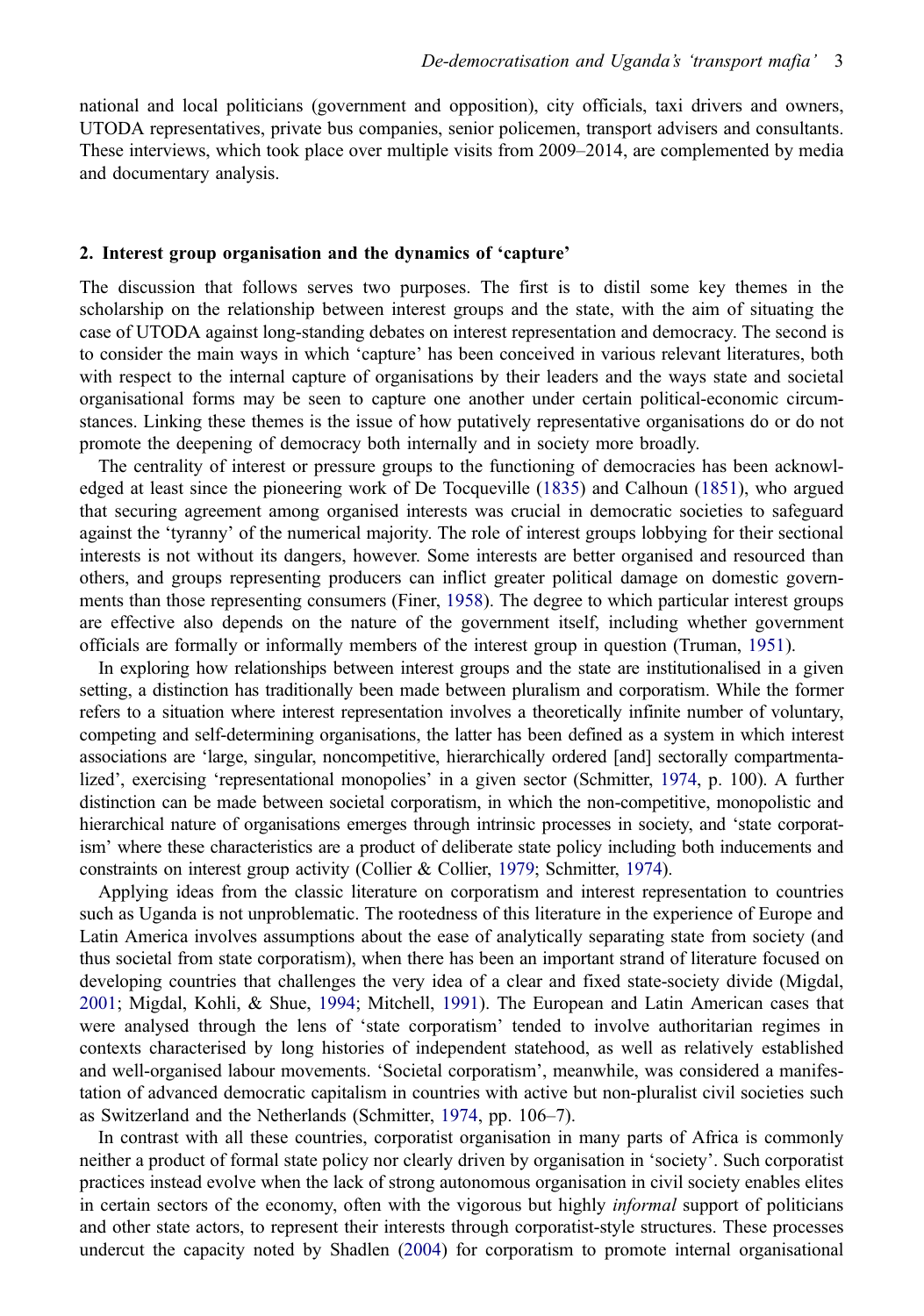<span id="page-4-0"></span>cohesion and representation, because they are driven not by the effort to create a rationalised, manageable structure for interest aggregation but by informal bargaining between economic and governing elites. It is difficult to define such situations as either 'state corporatism' or 'societal corporatism' in the ways theorised by Schmitter.

Many countries display a range of interest formations that vary substantially by economic sector or type of activity, rather than being wholly corporatist or pluralist. In Uganda, UTODA exhibits all the main characteristics of a 'large, singular, noncompetitive, hierarchically ordered [and] sectorally compartmentalised' representational monopoly (Schmitter, [1974,](#page-16-0) p. 100), as will be shown below. However, other spheres of activity even within informal transport are characterised by markedly different forms of interest representation: Uganda's *boda-boda* motorcycle taxi sector has a large array of competing and voluntary organisations, thus appearing much more pluralist than corporatist – perhaps because it is a much easier sector to enter due to low capital costs, making it more diffuse and less amenable to monopolistic representation (Goodfellow, [2015\)](#page-15-0). Moreover, having adopted widespread liberal democratic reforms (often under pressure from donors), Uganda and similarly 'new' and donor-dependent democracies often have nominally pluralist systems. Yet these compete with corporatist tendencies in certain sectors and widespread representational failures, producing something that is far removed from normative ideals of pluralism in practice.

These failures of pluralist representative organisation can be considered in relation to organisational and elite 'capture'. The idea of capture is, however, a deceptively simple one, masking several distinct uses. Broadly speaking, three main applications of the idea can be found in the literature. The first relates to the internal capture of organisations by their leaders, which is common and some would say inevitable. The most famous expression of this view is Michels' ([1915\)](#page-15-0) 'iron law of oligarchy'. While Michels believed that organisation was politically and economically essential for the masses, he was convinced that the reins of power would always fall into the hands of a small elite within any organisation. Organisations require leadership, and leaders become reluctant to renounce their position, instead developing sophisticated means of co-opting and incorporating rivals while instilling obedience in the rank and file. It is not always obvious where one should draw the line between capture and strong leadership; what is seen by some as capture may be interpreted as a genuine attempt to promote a certain vision of the collective interest of the organisation (Brett, [2009](#page-14-0)). Nevertheless, the risk of leaders pursuing their own interests at the expense of other group members is obviously high when internal mechanisms of voice and accountability are limited in this way.

A further two conceptions of capture relate not so much to internal dynamics of organisations but relationships between organisations and the state, and these are therefore of particular interest in view of the question of how monopolistic and corporatist formations emerge informally. On the one hand there is the 'theory of regulatory capture', commonly found in the literature on state-firm relations and based on the idea that producer organisations offer bribes or other kinds of support to government in exchange for favourable regulations (Hellman, Jones, & Kaufmann, [2003;](#page-15-0) Laffont & Tirole, [1991\)](#page-15-0). Private firms or interest groups are thus seen to have 'captured' the state in the sense that they exert substantial control over policy and regulation. Yet there is a third application of the idea of capture which frames 'captor' and 'captive' more or less in the opposite way, considered particularly relevant in contexts of what Iliffe – writing about Africa – termed 'parasitic capitalism' [\(1983\)](#page-15-0). Here, state organisations are thought of as parasitic on the private sector, ensnaring private organisations as soon as they come into being in order to guarantee a stream of rents to those in public office. Viewed in this way, state capture has been defined as 'the extraction of private benefits by incumbent officeholders from the state' (Grzymala-Busse, [2008](#page-15-0), p. 238).

In reality, these two conceptions of capture can be seen as different ways of interpreting the extraction of economic rents by public officeholders, based on different assumptions about the ultimate location of power. In other words, some analyses present corruption and rent-seeking as being a result of domineering government 'big men' with the coercive power to extract bribes from weak and prostrate societal organisations, while others suggest that these practices reflect 'strong' societies buying control over 'weak' states (Gray & Whitfield, [2014;](#page-15-0) Hyden, [1983;](#page-15-0) Migdal, [1988](#page-15-0); Rothchild & Chazan, [1988\)](#page-15-0). To make sense of such contrasting interpretations, it is useful to invoke Foucauldian conceptions of power as something that is enacted rather than possessed, manifesting in relationships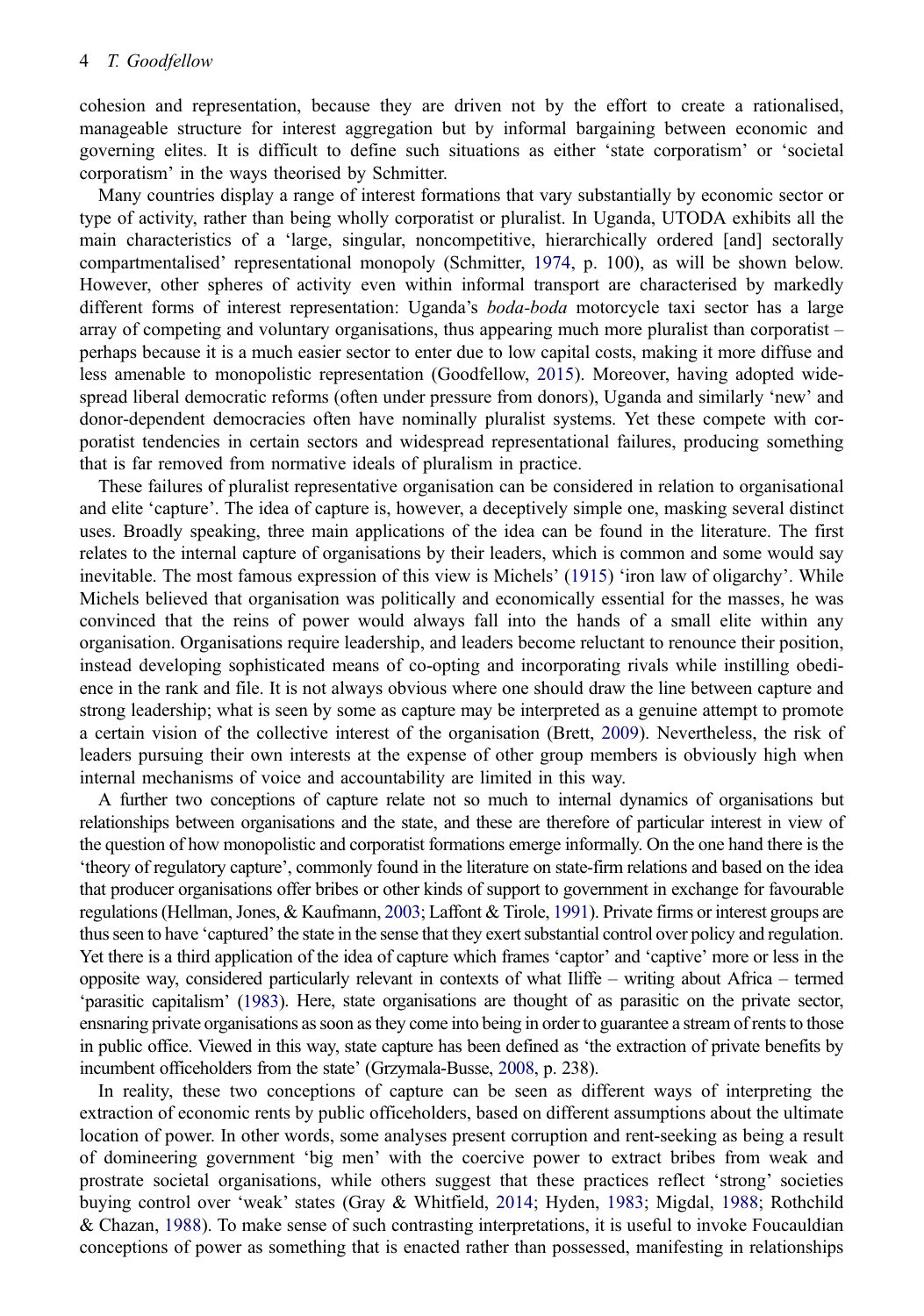<span id="page-5-0"></span>rather than being located in a particular place or 'held' by certain individuals (Foucault, [1980\)](#page-15-0). Thus rather than trying to understand whether the (weak) state has been 'captured' by a particular (powerful) non-state organisation, it may be more useful to explore how particular organisations are used to facilitate mutually beneficial arrangements among elite groups who 'straddle' the state-society divide (Rothschild & Chazan, [1988\)](#page-15-0). Huntington ([1968\)](#page-15-0) noted that the challenge for what he termed 'traditional societies' was to first concentrate power before proceeding to democratise through expanding and distributing power. This focus on concentration versus distribution, however, obscures the way in which power relationships may replicate themselves under the surface of shifts in weight between different organisational structures in response to pressures to distribute power. Representative organisations that appear to be vehicles of power distribution can use this appearance as a façade to intensify power concentration.

The way in which these configurations of power emerge and consolidate across the state-society divide merits consideration as a temporal *process*. This article offers an analysis suggesting that there can be successive phases that broadly correspond to the second and third concepts of capture noted above. The analysis of UTODA explores how first there was a period of 'parasitic capitalism' in the minibus-taxi sector, whereby government actors infiltrated and came to dominate the business as owners and profiteers. This was then overlain by a process through which, over time, the organisation set up to represent the sector developed its own interests and power base that allowed it leverage over the state, leading to a second phase that echoes theories of 'regulatory capture'. This narrative presents the state capturing a societal interest group before subsequently that group recaptures the state – a temporal process that I here term 'double capture'. Underpinning this process was a third, Michelsian progress of elite capture within UTODA itself, which – while analytically distinct from the double capture posited above – facilitated it by enabling the transformation of the organisation into a profitmaking machine embodying powerful vested interests.

This process of double capture is, I argue, central to explaining how UTODA became a pocket of informally-engineered corporatism within a generally more diffuse (and nominally pluralist) representational realm, and also explains why the organisation exhibited both collusion and conflict with the state simultaneously. The two-faced nature of this relationship with the state also accounts for the mounting tension that culminated in the eventual turning point in 2011–2012, which resulted in the breaking of UTODA as an organisational form. Moreover, the way in which double capture created a long-term mutually beneficial (if fractious) relationship between elites in the sector and the government, to the exclusion of the drivers, conductors and touts, helps to explain the organisational vacuum that resulted from UTODA's downfall. The tight embrace between UTODA and government was such that once the organisation had gone, the new city government could easily replicate its structures and practices, while the exploited majority had little by way of autonomous organisational foundations to fight back.

## 3. Rents under a veil of representation: The Uganda Taxi Operators and Drivers Association

In Africa, as elsewhere, state-provided transport services set up at independence generally failed due to underfunding (Kumar & Barrett, [2008](#page-15-0); Pirie, [2014](#page-15-0)), while rapid urban growth meant that demand was intensifying just as supply was collapsing. Informal 'paratransit' services in the form of minibuses, microbuses and motorcycles proliferated to fill the gap, offering services that could respond flexibly to changing markets and were able to enter cramped informal areas without adequate roads (Cervero & Golub, [2007;](#page-14-0) Pirie, [2014\)](#page-15-0). These forms of transport proved a magnet for informal entrepreneurs seeking fast returns due to the relatively low capital outlay and potential for guaranteed profits. In much of Africa, the importation of second hand minibuses as a central mode of public transport accelerated in the early 1990s (Kumar & Barrett, [2008,](#page-15-0) p. 8). Active liberalisation and deregulation of the sector was also being actively encouraged by the World Bank around this time, following the experience in the developed world (Gómez-Ibáñez & Meyer, [1993\)](#page-15-0), and many countries – including Uganda – officially adopted this approach in the 1990s (Benmaamar et al., [2002](#page-14-0)).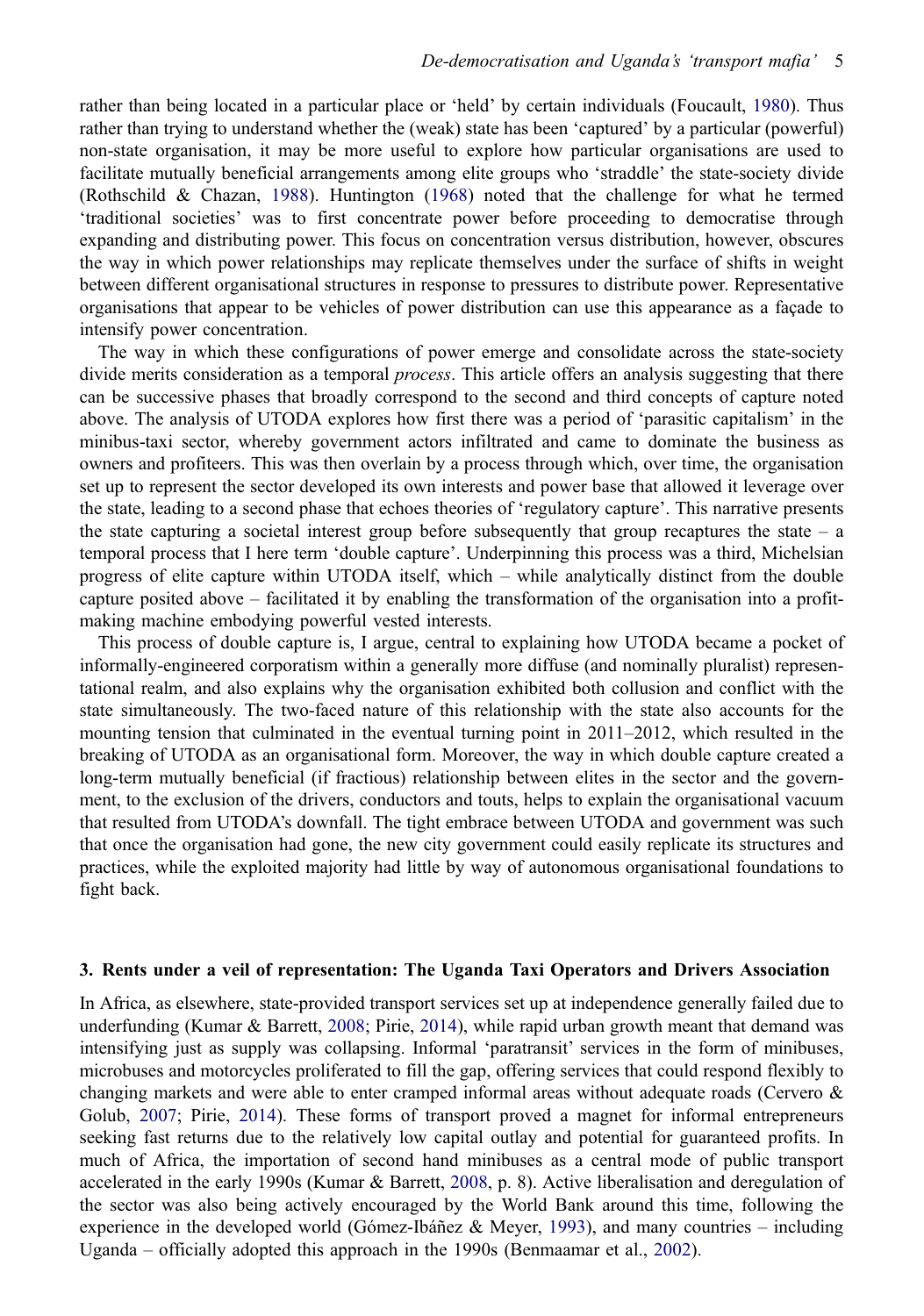<span id="page-6-0"></span>The abandonment of regulations in the sector brought a host of new problems to many cities, including erratic scheduling, overloading, congestion, traffic fatalities, labour abuses and lack of accountability (Cervero & Golub, [2007](#page-14-0); Kumar & Barrett, [2008](#page-15-0); Maunder & Mbara, [1996](#page-15-0); Rizzo, [2002](#page-15-0)). The way in which stakeholders in the sector organise themselves differs substantially by country, though there are generally always unions, associations or syndicates of some kind, counterbalancing the fragmented nature of vehicle ownership. These can provide some form of self-regulation in contexts where the government takes a laissez-faire approach to transport provision. In many African cities either there is no regulation at all, or associations themselves fulfil basic regulatory functions such as allocating routes or collecting fees in exchange for using terminal facilities they manage (Kumar & Barrett, [2008,](#page-15-0) p. 16).

Uganda's experience has both common and distinctive features, and needs to be understood against the backdrop of recent political history. After several decades of dictatorship and war under Idi Amin and Milton Obote, during which state institutions were undermined and the informal economy flourished (Kasfir, [1983](#page-15-0); Prunier, [1983](#page-15-0)), the National Resistance Movement (NRM) took power in 1986 and began laying the foundations for democracy, economic development and an effective state (Brett, [1994](#page-14-0)). Through this political organisation the incoming President Yoweri Museveni promoted a form of 'no party democracy': regular elections were held at various levels of government under the banner of an inclusive 'movement' rather than through political parties, which were banned until 2005 due to their perceived links to past ethnic polarisation (Carbone, [2008\)](#page-14-0). While the previous collapse of state institutions led to economic informalisation by default (Hansen & Twaddle, [1991\)](#page-15-0), the subsequent adoption of liberalisation and deregulation measures gave informality a further boost (Goodfellow & Titeca, [2012\)](#page-15-0). Informal transport boomed, and no attempt was made to salvage the Uganda Transport Company that was decimated under Amin and Obote: large buses were considered loss-making enterprises and sold off.<sup>2</sup> As the urban transport market flooded with informal minibuses (matatus), early operators earned high returns, rapidly attracting further entrants.

UTODA formed in  $1986<sup>3</sup>$  $1986<sup>3</sup>$  $1986<sup>3</sup>$  in the wake of the 'bush war' of  $1980-1986$  through which the NRM defeated the second Obote regime. As its name suggests, the association was established to aggregate all interests in the sector under one organisation, representing both owners ('operators') and drivers of matatus. The creation of an organisation embodying these diverse interests can be seen as a foundational problematic moment, given the likelihood of conflicting interests between owners and drivers in the future, even if the sector was not developed enough for these to be evident at the time.

The NRM realised the importance of the *matatu* sector both economically and strategically as they sought to stabilise the country. One observer described the sector as being 'hijacked by the government because it is employing a lot of people and these people are radiating out, going to a lot of areas. So they were using it as a channel in spreading their political tentacles'. [4](#page-13-0) The Chieftaincy of Military Intelligence allegedly controlled some 40 per cent of *matatus* operating in Kampala in the early NRM days (Red Pepper, [2011](#page-15-0)). Thus the new government, composed of former guerrillas adept at societal infiltration, turned the matatu business to their interests and let it flourish. UTODA, meanwhile, saw it as prudent early on to position itself as a staunch NRM supporter. As the 1990s wore on, it consolidated its position as the organisational face of this booming sector (Benmaamar et al., [2002](#page-14-0), p. 6). Indeed, in another key difference from many African states, there was virtually no other significant organisation in the *matatu* sector: by the 2000s UTODA was among the most extreme examples of a monopolistic transport association in all of Africa (Kumar & Barrett, [2008\)](#page-15-0).

By the 2000s, Kampala also had one of the most under-regulated public transport sectors in Africa, with no clear system for allocating routes and no legal restrictions on the entry of vehicles into the market (Trans-Africa, [2008\)](#page-16-0). To enter the *matatu* business was therefore relatively easy; it basically involved acquiring a vehicle and a Public Service Vehicle license, and then joining UTODA, which was supposed to both represent and self-regulate the sector. Operating outside UTODA was effectively impossible and membership could be violently enforced (Kumar  $\&$ Barrett, [2008](#page-15-0), p. 71). Once members, drivers would be allocated a route and required to pay various fees (discussed below) and comply with UTODA rules on fares (Kumar & Barrett, [2008](#page-15-0), pp. 21–22; Trans-Africa, [2008\)](#page-16-0).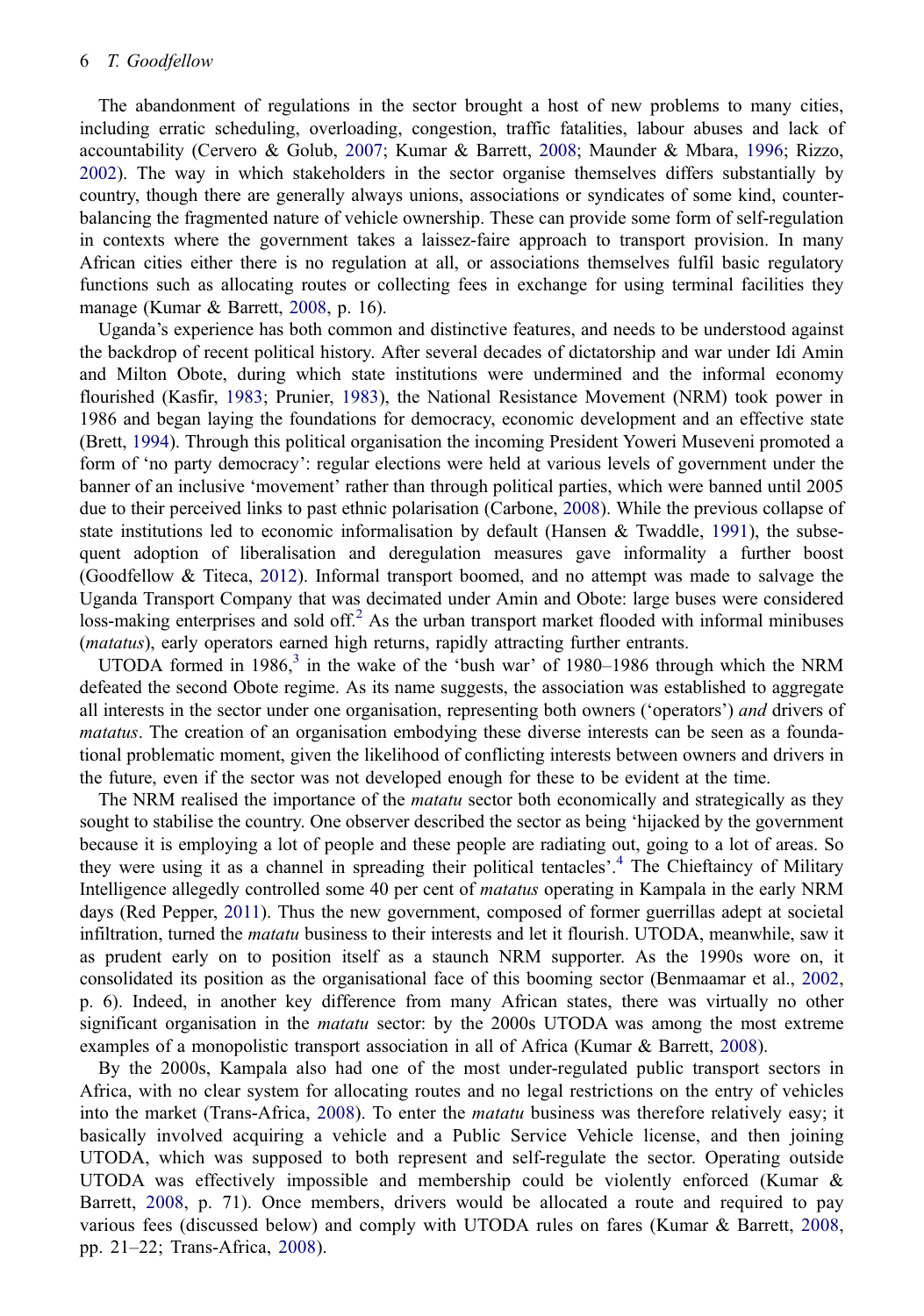<span id="page-7-0"></span>In the capital, Kampala City Council (KCC) was responsible for the minibus-taxi parks occupying several sites of prime land in the city centre. These constituted important sources of revenue for the city government through fees collected from each *matatu* for use of the parks. From 1993 the collection of these fees was contracted out to UTODA under a fee-based franchise contract (TAHAL, [2005,](#page-16-0) p. D32). UTODA was contracted not only to collect fees but to manage and maintain the taxi parks on KCC's behalf. This represents a second problematic moment: the organisation was now in an intermediary position for financial transfers between the *matatu* sector and government, as well as nominally representing the interests of the former.

By 2000, there were around 4000 *matatus* in Kampala, accounting for 70 per cent of road use (Benmaamar et al., [2002\)](#page-14-0). Five years later, this had increased to 6400; by 2007 it was 8400, and by 2009 at least  $10,000$ .<sup>[5](#page-13-0)</sup> As all taxi owners and drivers were necessarily UTODA members, the organisation mushroomed and by 2009 had around 30,000 members.<sup>[6](#page-13-0)</sup> Despite retaining the word 'association' in its name, when it surpassed the 1000-member legal limit set for associations, UTODA transitioned into being a company limited by guarantee without share capital (TAHAL, [2005](#page-16-0), p. D32). Alongside the conflation of owner-driver interests and fact that it was operating as a contractor for KCC, this transition further reflected the contradictory interests embedded within UTODA and the opacity of its organisational mandate.

UTODA was therefore understandably considered by many to be a 'pseudo association'.<sup>[7](#page-13-0)</sup> Although internal democratic structures existed, these clearly privileged owners: the elected National Chairman, District Chairmen, District Vice Chairmen, District Executive Secretaries and General Secretaries were all roles reserved exclusively for taxi owners; only treasurers, welfare officers and district committee member positions were open to drivers.<sup>[8](#page-13-0)</sup> Conductors and touts, who were also integral to the industry, were not even allowed to join the organisation.<sup>[9](#page-13-0)</sup> It is clear that UTODA existed primarily to serve the interests of taxi owners, who were few in number compared to drivers due the prevalence of multiple vehicle ownership. Yet while not fit for purpose as a representative organisation, neither did it operate like a formal private company by declaring its income and paying corporate taxes.<sup>[10](#page-14-0)</sup> Its primary function was to operate as an informal business syndicate protecting the benefits of owners, while also providing a stream of rents to the organisation's secretariat through the fees it collected on behalf of government.

The composition of taxi ownership was described as 'highly secretive', with UTODA itself described as 'a highly mysterious entity'; indeed it was reputedly dangerous to attempt to profile the ownership.<sup>[11](#page-14-0)</sup> The relative wealth of anyone operating a *matatu* is self-evident: the capital outlay of \$15,000 for a second-hand Japanese minibus was far beyond the means of most people. Matatu ownership accrued rapid profits, enabling multiple purchases and progressive enrichment. While many people owned only one *matatu*, the average was estimated at around five<sup>[12](#page-14-0)</sup> and some people reputedly own fleets of tens or even hundreds.<sup>[13](#page-14-0)</sup> The prevalence of politicians among these owners is well known. According to one informant, this began because ministers would ask businessmen seeking favours 'to buy ten or twenty *matatus* for them as a bribe [...] they all started doing it, so now most owners happen to be politicians'.<sup>[14](#page-14-0)</sup> Other sources likewise claim that *matatu* owners are 'mostly' national politicians.<sup>[15](#page-14-0)</sup> This is difficult to prove; as one observer noted, 'you'll never see the big guys [...] they are somewhere "up there"',<sup>[16](#page-14-0)</sup> and are represented by "stooges" who lead the organisation'.<sup>[17](#page-14-0)</sup>

While some informants claimed *matatu* ownership involved politicians from all parties,  $18$  eager to fund political activities, others suggested that 'most or all are NRM' because members of other parties would fear vandalism and harassment if they got involved.<sup>[19](#page-14-0)</sup> Strong organisational links between UTODA and the NRM were certainly evident, but were quite complex and bi-directional. As well as the prevalence of NRM politicians among vehicle ownership, UTODA itself was involved in campaigning for the NRM prior to elections: their offices were used as NRM campaign offices, $2^0$  and it was said that in every presidential campaign since 1996 'UTODA has been at the helm of providing free transport to NRM supporters' (Vision Reporter, [2006\)](#page-16-0). It was also 'public knowledge that UTODA is one of the biggest funders of the NRM regime (Komakech, [2011\)](#page-15-0).

What then was the nature and scale of the financial resources that UTODA had to draw upon? Through approximate numbers of *matatus* and accounts of payments made to the organisation it is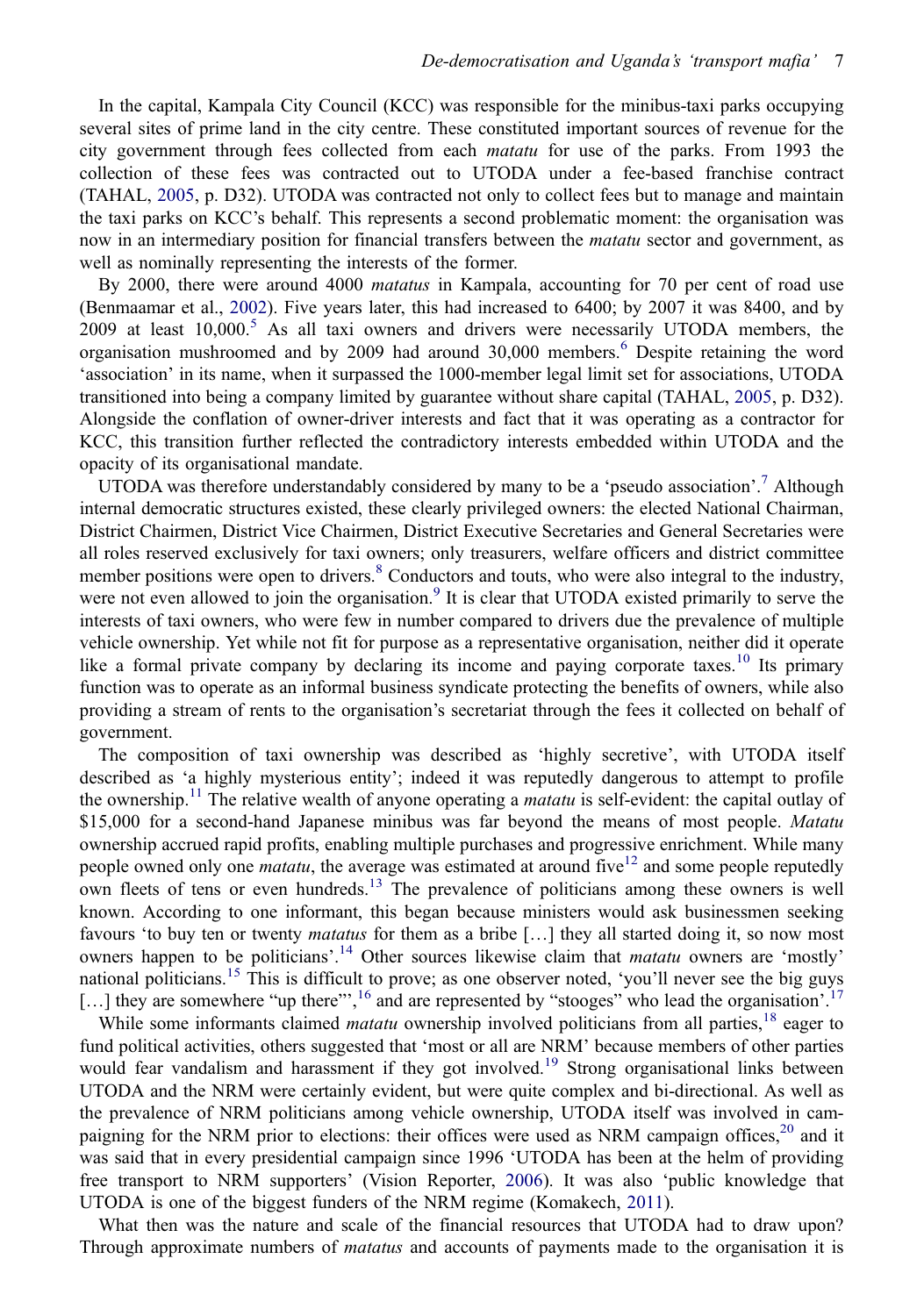<span id="page-8-0"></span>possible to estimate the sums passing through UTODA's coffers in 2010. Officially, each driver paid 20,000 Ugandan Shillings (UGX) per month for a sticker authorising them to operate, and a further 4500 per day for use of the taxi parks.<sup>[21](#page-14-0)</sup> Based on a conservative estimate of 10,000 *matatus*, this amounted to official payments of UGX 1.55bn (US\$775,000) from drivers to UTODA for a 30-day month.<sup>[22](#page-14-0)</sup> In addition, there were informal payments. First were the so-called 'welfare fees', unreceipted payments averaging 5000 shillings per day (Vision Reporter, [2011\)](#page-16-0), generating another 1.5bn (\$775,000) monthly. Moreover, every time a *matatu* stopped, conductors paid an unreceipted 'loading fee' to a UTODA representative stationed at that particular *matatu* 'stage'. This varied by route but was 'equivalent to the fare of three passengers' (Vision Reporter, [2011\)](#page-16-0). Overall, one opposition politician's accusation in 2011 that UTODA collected a total of UGX 4bn (\$2 m) monthly (Mwanje, [2011](#page-15-0)), despite remitting only 392 m monthly (\$196,000) to Kampala City Council, seems reasonable.

These unreceipted fees amounted to a major source of rent for UTODA's leaders and a severe burden of 'double taxation' on drivers and conductors.[23](#page-14-0) Very little is known about what happened to the 90 per cent of UTODA's \$24 m annual income that was not remitted to KCC, with one transport expert pointing out that 'if you go to UTODA and ask someone "can you give me the balance sheet of all your expenditures and incomes" [...] they don't have anything. They can't give you that.<sup>[24](#page-14-0)</sup> In the 14-country study, Kampala again topped the league in terms of typical 'indirect charges' paid by minibus drivers to their 'association'. Average payments in Kampala were over six times as high as those in Accra, for example (Kumar & Barrett, [2008](#page-15-0), pp. 9–10).

This however merely scratches the surface in terms of the amount of money generated by *matatus*. Individual owners collectively reaped far more: most *matatus* were run according to a system whereby the driver paid UGX 60–80,000 (\$30–40) per day to the owner for use of the vehicle. Most of what drivers made in excess of this they used for fuel, maintenance and the payment of UTODA fees; the remainder (usually about UGX 15,000 each for the driver and conductor), they could keep.<sup>[25](#page-14-0)</sup> Based on a conservative figure of UGX 60,000 passed up to owners per *matatu*, across the sector as a whole some UGX 600 m (\$300,000) of profits were made by owners every day. Collectively, *matatu* owners therefore made around \$108 m in a year. Put differently, an individual owning 20 *matatus* as a sideline could make over \$250,000 annually from the enterprise. Given this situation, it is unsurprising that 'every driver is fighting to become an owner',<sup>[26](#page-14-0)</sup> rather than building strong horizontal linkages among drivers to bolster their collective power.

## 4. The UTODA stranglehold: from urban paralysis to the 2011 watershed

Although the government consciously relegated control of the sector to UTODA after contracting out services and revenue collection to it in the 1990s, the organisation's dominance was widely viewed as a problem by the 2000s. Repeated efforts by KCC to claw back control met with failure and frustration. In this decade the democratically elected city government – largely controlled by the opposition Democratic Party – found itself unable to implement basic policies to improve the city's transport system, primarily due to ongoing obstruction by UTODA. After discussing this, we turn to the period since 2011, when a new city governance structure was instituted that dramatically reversed decades of decentralisation and reduced the power of elected representatives, while also finally breaking UTODA's stranglehold.

Competition in Kampala's transport system is what city officials term 'in-the-market' (a free-for-all) rather than 'for-the-market' (when specific routes are allocated exclusively to certain providers through competitive bidding).<sup>[27](#page-14-0)</sup> Anyone could run a *matatu* with the sole proviso that they had to join UTODA. The system was also officially open for the operation of other kinds of private buses, but anyone attempting this was putting themselves in direct competition with UTODA. This free-for-all was actually contrary to official government policy from 2006. The Mayor at the time, Nasser Ntege Ssebaggala, came to power in 2005 with a manifesto commitment to reintroduce 400 large buses to the city, subsequently endorsed by President Museveni.<sup>[28](#page-14-0)</sup> Private bus companies, a few of which already existed, were to be granted particular urban corridors and large parts of the city centre, where *matatus*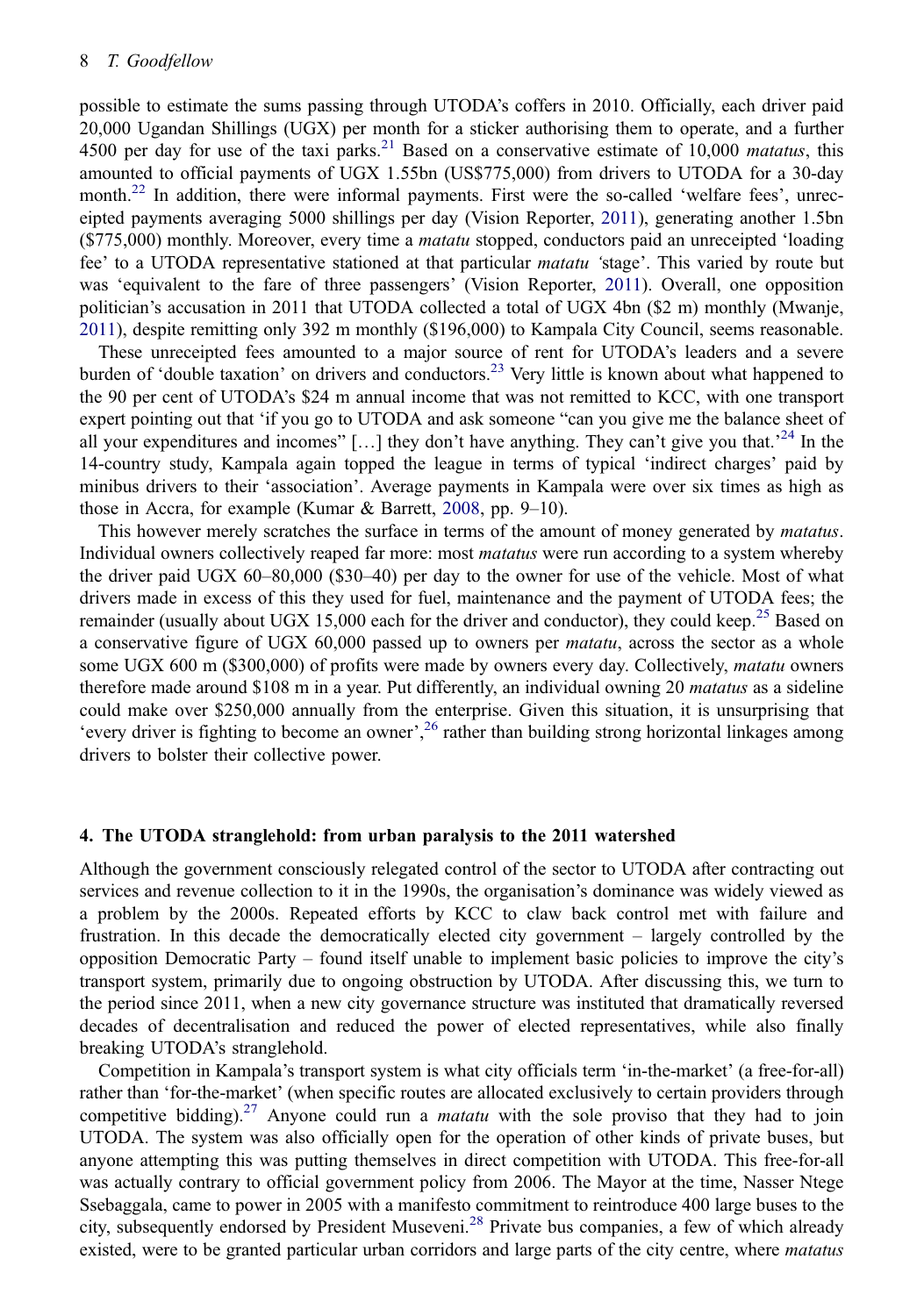<span id="page-9-0"></span>would be prohibited.<sup>[29](#page-14-0)</sup> The proposals were termed 'a time bomb waiting to explode' due to the threat they represented to UTODA (Vision Reporter, [2006\)](#page-16-0).

Instead of an explosion, however, what occurred over the next five years was an almost total lack of progress. Although in May 2010 a contract was finally signed to bring in 522 buses from China for operation by Pioneer Easy Bus, just months before they were due to arrive the Ugandan Parliament stopped the deal on the grounds that 'there was a fault within the procurement procedure' (Nalugo, [2011](#page-15-0)). While one can only speculate about what took place behind the scenes, UTODA was a clear beneficiary of continued stalling. Its obstruction of other companies attempting to operate buses was also evident at the micro-level on a day-to-day basis. Pioneer was one of four companies whose small numbers of buses in Kampala were regularly subject to threats and harassment. The director of one company described how initially his buses were 'effectively hijacked' by UTODA representatives and taken off the road.<sup>[30](#page-14-0)</sup> Another stated that 'when we started it was open combat', with physical attacks being commonplace; he even had to temporarily flee the country.<sup>[31](#page-14-0)</sup> Although this violence had reduced by 2010, bus companies still experienced daily extortion of unreceipted payments by UTODA officials, with no services in exchange.<sup>[32](#page-14-0)</sup> Dealing with UTODA harassment had been 'a constant struggle' for these companies and they often operated at a loss in the city, depending on profits from rural services.<sup>[33](#page-14-0)</sup> In the words of a local transport expert the situation in Kampala was 'not a transport system, it is thuggery', exhibiting clear mafia-like behaviour.<sup>[34](#page-14-0)</sup>

UTODA also stymied KCC's efforts to raise revenue. It under-reported numbers to KCC (UTODA's Chairman cited a figure 6000 *matatus* in  $2009$ ,<sup>[35](#page-14-0)</sup> when all other estimates indicated at least 10,000), thereby keeping its monthly payments artificially low. In addition, it often simply did not pay up – despite the multiple payments it was extorting from drivers and other companies. In December 2008, KCC's Director of Finance reported that UTODA owed KCC UGX 1.9bn (almost \$1 m), having paid no fees for six months.<sup>[36](#page-14-0)</sup> UTODA thus severely breached its financial contract with KCC in addition to failing to maintain the taxi parks, the concrete floors of which had completely disintegrated by the 2000s. Eventually the Town Clerk's office issued three months' notice for the termination of UTODA's contract to manage the city's taxi parks.<sup>[37](#page-14-0)</sup> However, in a clear reflection of the vested interests bound up in UTODA, a group of politicians and a high court intervention blocked the Council's directive (Vision Reporter, [2009](#page-16-0)).

The transport system was not the only aspect of urban governance in crisis by this time; more general concerns about decaying infrastructure, rampant corruption and service failures had reached fever pitch (Goodfellow, [2010](#page-15-0)). Meanwhile, a 2005 amendment to the constitution had laid foundations for central government to take over administration of the city, precipitating heated public debate and the passing of the Kampala Capital City Act in 2010 – widely interpreted as an attempt to reverse the domination of KCC by the political opposition (Gore & Muwanga, [2014](#page-15-0)). The following year the Act's provisions came into force, disbanding KCC and replacing it with the new Kampala Capital City Authority (KCCA) led by a team of 10 directors, all appointed by President Museveni. Heading this, a new Executive Director was given sweeping powers over the city's (substantially enlarged) pot of resources transferred from central government. Elected councillors and an office of 'Lord Mayor' were retained, but whether they possess any real power now is moot (Gore & Muwanga, [2014,](#page-15-0) p. 2212).

This was a watershed moment for Kampala. It rapidly resulted in significant changes including increased investment in roads, stricter controls on street vending and the tearing down of some buildings in breach of construction codes. Public transport proved the hardest nut to crack, despite the determination of the incoming Executive Director, Jennifer Musisi. Notwithstanding the long relationship between UTODA and the NRM and the enormous profits made by NRM politicians through *matatu* activities, Musisi perceived the organisation itself to be a rent-seeking middleman, and in her own account persuaded the highest authorities that overall they would be better off without it. $38$ One of her early actions was again to attempt to terminate UTODA's contract to run the city's taxi parks. Negotiations between KCCA and Pioneer Easy Bus picked up again and the company managed to import a substantial number of buses. Musisi also proposed a new system for *matatu* taxation that 'cut the middleman out of revenue collection'. [39](#page-14-0) UTODA fought these measures throughout 2011 – in the words of the Lord Mayor, 'big shots in the government put pressure on her',<sup>[40](#page-14-0)</sup> and Musisi herself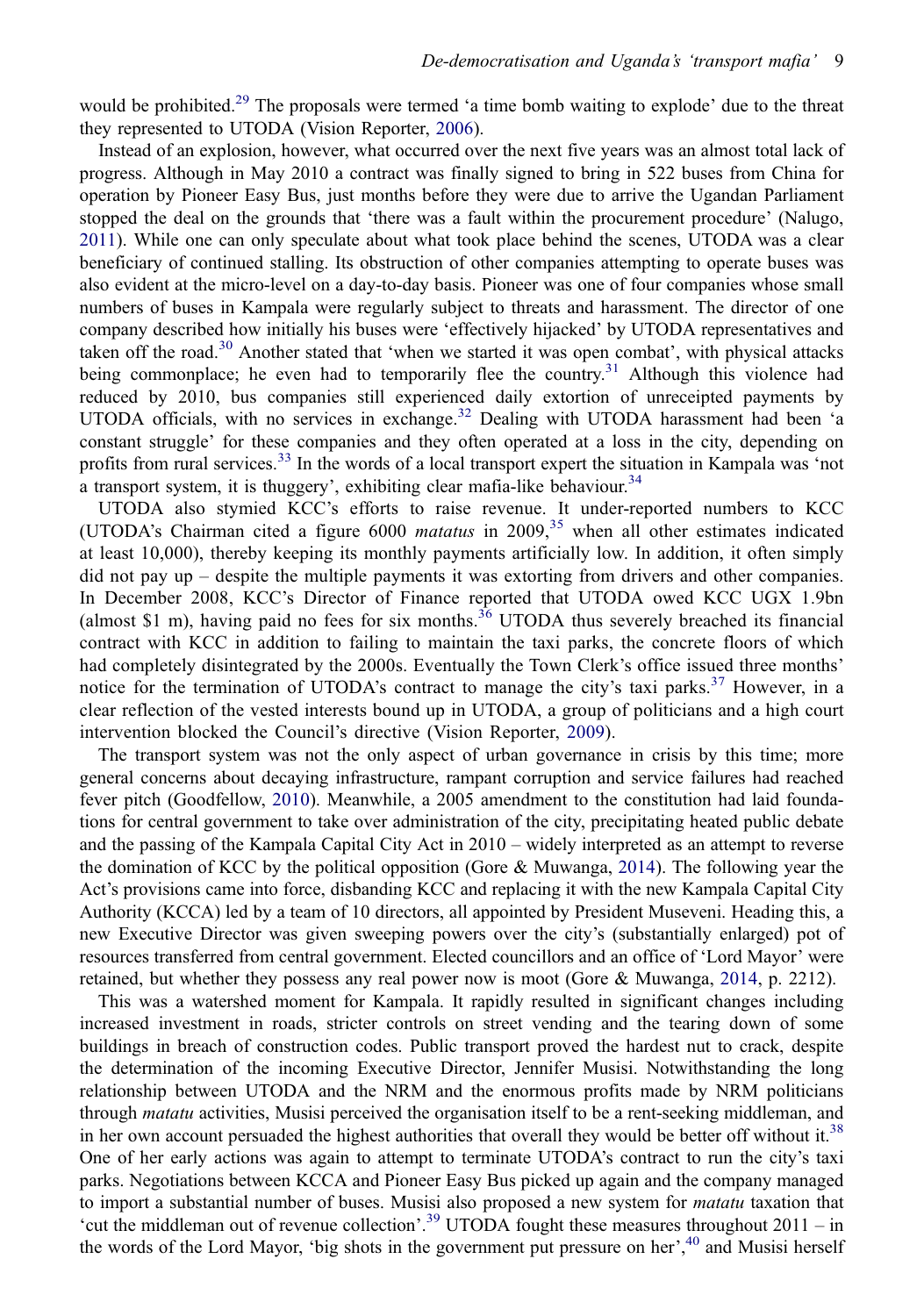<span id="page-10-0"></span>noted that death threats were 'part of the job'.<sup>[41](#page-14-0)</sup> A court battle over the length of UTODA's contract to manage the taxi park raged throughout much of the year.<sup>[42](#page-14-0)</sup>

The sense that the tide was finally turning against UTODA was strengthened by a breakaway group of drivers and conductors announcing a new organisation, the Drivers and Conductors Central Association (DACCA), in protest at the unreceipted fees extorted from them by UTODA (Nalugo  $\&$ Kostov, [2011](#page-15-0)). DACCA appeared apparently from nowhere and announced a strike in July 2011, though this rapidly dissipated after Museveni assured drivers that unreceipted fees would cease. Musisi eventually triumphed in the court battle over UTODA's contract. On the back of this success, in March 2012 she announced that henceforth each *matatu* operator would be required to pay 120,000 UGX directly to KCCA, replacing the system whereby UTODA could cream off substantial proportions of drivers' payments with no transparency. This levy caused an outcry among *matatu* drivers, who – knowing that they, not the owners, would end up footing the bill – announced a unilateral strike co-ordinated by DACCA demanding that the monthly fees should be reduced to 70,000 UGX (Ssekika & Lubwama [2012](#page-16-0)). Instead of caving in, when faced with the threat of the city being brought to a standstill Musisi suddenly unleashed the Pioneer buses across the whole city, despite unresolved issues over its contract and tax status. Matatu drivers had little choice but to start operating again, now in competition with Pioneer.

This shrewd strike-breaking move by Musisi generated great excitement in the city about longawaited improvements in transport. Sadly, however, the situation was short-lived; after a couple of months Pioneer folded, apparently due to mismanagement. Amid accusations of fraud and failure to pay taxes, their buses were impounded by the Uganda Revenue Authority in 2013.<sup>[43](#page-14-0)</sup> As of mid-2014, the city's transport was once again dominated by *matatus*. There was no organisation replacing UTODA, which had shrivelled into insignificance once stripped of its contract and revenue base.<sup>[44](#page-14-0)</sup> There has also been little sign of activity from DACCA since 2012. Instead, there was evidence of small groups forming, more along the lines of the motorcycle-taxi (boda-boda) sector, which as noted above has never been successfully organised at a city or nationwide scale (Goodfellow, [2015\)](#page-15-0). Meanwhile, drivers were complaining of extortion by the body set up by KCCA for managing the taxi parks in the post-UTODA period, the Taxi Parks/Stages Coordinating Committee (TAPSCOM): an ominous development suggestive of history repeating itself in a different organisational form. In January 2015, amid mounting organisational fragmentation, violence and intimidation, the government went a step further. Uganda's Minister for Security ordered all forms of organisation in the sector to stop operating with immediate effect, stating that KCCA was taking over the taxi industry 'and no taxi association or group shall be allowed to manage any taxi business in any part of the city' (Mukisa, [2015](#page-15-0)). The significance of changing organisational forms in the transport sector, and the implications of this for democratisation, will now be explored in the final section.

## 5. Analysis: from 'double capture' to formal de-democratisation

During its period of dominance, UTODA served to enrich elites and exploit the majority of people it was supposed to represent, as well as many others working in the sector. At the same time, it failed to meet its obligations as a provider of services to government and withheld resources from the City Council. It is therefore surprising that it managed to retain its unassailable position in the matatu sector for over two decades, neither being forced to become more inclusive from below nor being held to account more effectively by the city government. The lack of pressures from below are explicable in terms of Michelsian processes of organisational capture; from the very outset, organisational structures were geared towards owners, with drivers perceiving eventual acquisition of a *matatu* as their route to improving their situation, rather than concertedly trying to build horizontal networks to increase their leverage. The perverse incentives created by granting the organisation a role in urban management, funded through fees garnered from its membership, further facilitated its slide into extractive oligarchy.

The relationship between UTODA and government is, however, more complex and subject to competing interpretations. On the one hand, the commonly-held view that many *matatu* owners were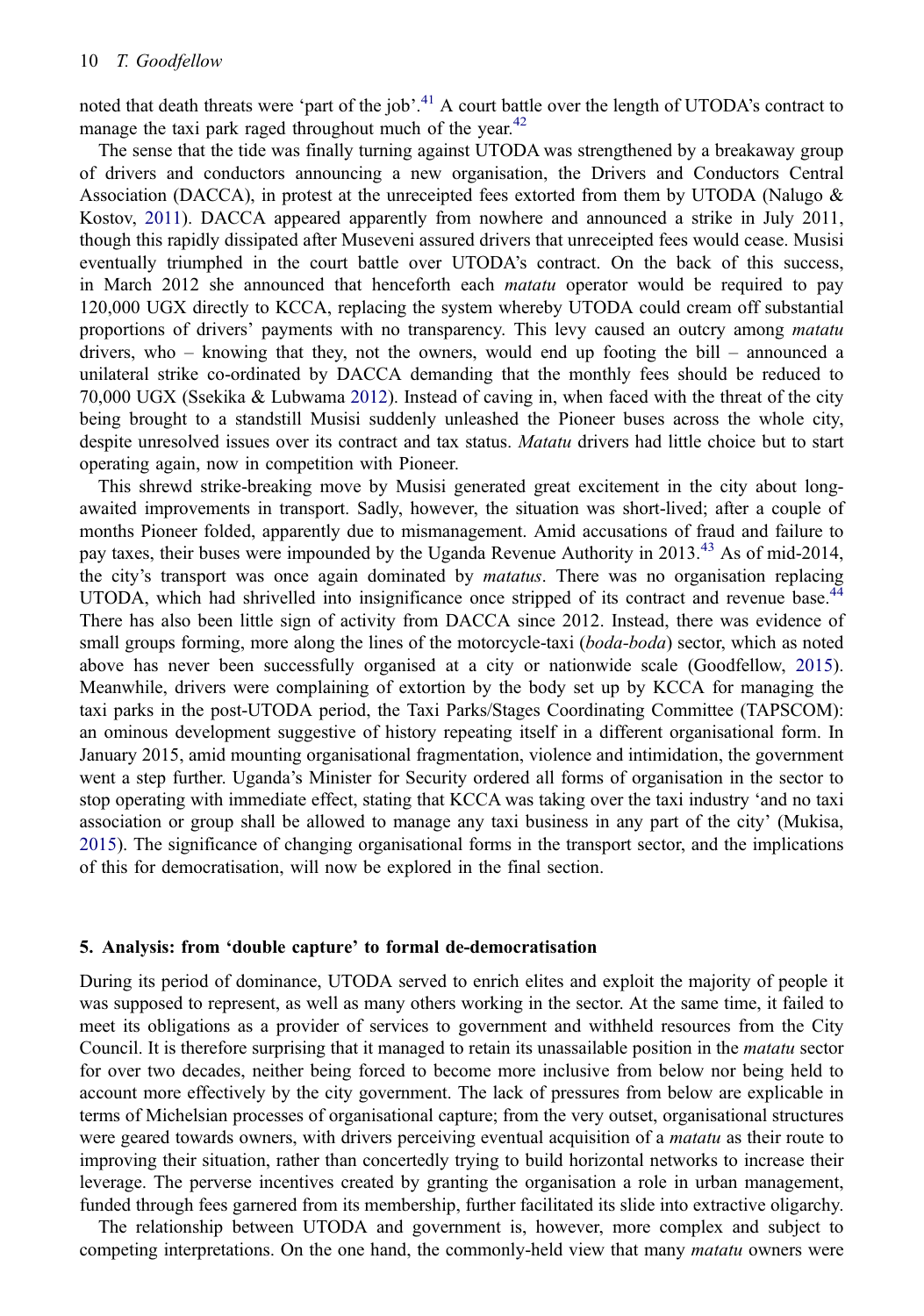senior NRM politicians suggests that members of the government controlled UTODA. As one informant noted, 'big fellows in the government own the taxis […] they take a big cut and they are the ones who decide [...UTODA] is a front for their interests'.<sup>[45](#page-14-0)</sup> Yet other perspectives suggest, by contrast, that UTODA was a powerful group in its own right, a 'strong mobilising force'<sup>[46](#page-14-0)</sup> benefitting from political patronage by virtue of being too large and influential for the government to risk alienating.<sup>[47](#page-14-0)</sup> Consequently it was able to take on the state and win in several key battles. The way in which power was exercised between UTODA and the government was therefore not straightforward or linear. UTODA-government relations can be seen as shaped by two overlapping phases: first the NRM government 'hijacked' the *matatu* sector when consolidating the Movement's dominance of Ugandan territory, but as the business grew and grew, its sole organisation increasingly 'hijacked' the government. Over time, UTODA's links to security agencies faded as it became more concerned with profit maximisation. It developed its own identity and mobilising power, able to resist reform and regulation due to its control over a crucial economic sector, even if drivers – with no other organisation to represent them – felt little loyalty to it. The result was the domination of public transport by a coercive and extractive mafia which was supported by a tight knot of political and economic interests that proved extremely difficult to disentangle.

Rather than particular interests 'capturing' the state, UTODA's apparent invincibility can thus be interpreted as reflecting a process that I here term 'double capture'. In the first phase, the NRM government infiltrated the channels of a new organisation, building it up and coming to have a major stake in it, while ceding its management to a new organisational elite. Yet this organisation then accrued substantial rents of its own, positioned itself as a valuable NRM supporter and held the city council to ransom by virtue of both its powerful friends and its control over the rank and file of the matatu sector. Indeed, politicians were not the only force on which UTODA's official cadres could draw to bolster their bargaining power: most of the estimated 100,000 people in the *matatu* business were the drivers, conductors and touts who constituted both an important voting bloc and a potential source of violence, and could be mobilised if their livelihoods were threatened. UTODA may have been hated and feared by most of its members, but with the threat of new bus services entering the city, the organisation could portray government as the bigger enemy. UTODA's official leaders thus played both sides of the game, fronting for government 'big men' while at the same time holding enough sway over their membership to harness UTODA's potential power of rebellion against the state. As its Chairman noted in 2009:

In UTODA we have intellectuals, we have school drop-outs and we also have the third category which is the worst – the hard core criminals which we keep in the taxi industry to deter them from terrorising the general public.<sup>[48](#page-14-0)</sup>

This illustrates how UTODA's relationship with the state combined collusion (primarily with national politicians) alongside the threat of mobilising opposition if the state (especially at the city level) attempted to exert control over the industry. It is little wonder that KCC felt, in the words of one local government actor, 'very timid' in its engagement with UTODA, given that the latter drew its power both from political heavyweights above and sheer numbers of the urban workforce below.<sup>[49](#page-14-0)</sup> The twophase process of capture described here created a close but fractious relationship between between UTODA and the government, whereby politicians sought vehemently to protect their personal *matatu* rents though UTODA, and UTODA officials could credibly threaten to mobilise the organisation against state policy if their market share was threatened by it. Attempting to rigidly separate the state from societal forces amid this nexus of power, as would be suggested by conventional ideas of 'state capture', seems futile when government and non-government forces were in a headlock that bolstered UTODA's position. For similar reasons, UTODA's domineering elite cannot be adequately understood with reference to its internal dynamics alone, as suggested by Michels' 'iron law of oligarchy'. Forces beyond the organisation, and the way political power was exercised across different organisational forms, were central to entrenching an exploitative UTODA elite.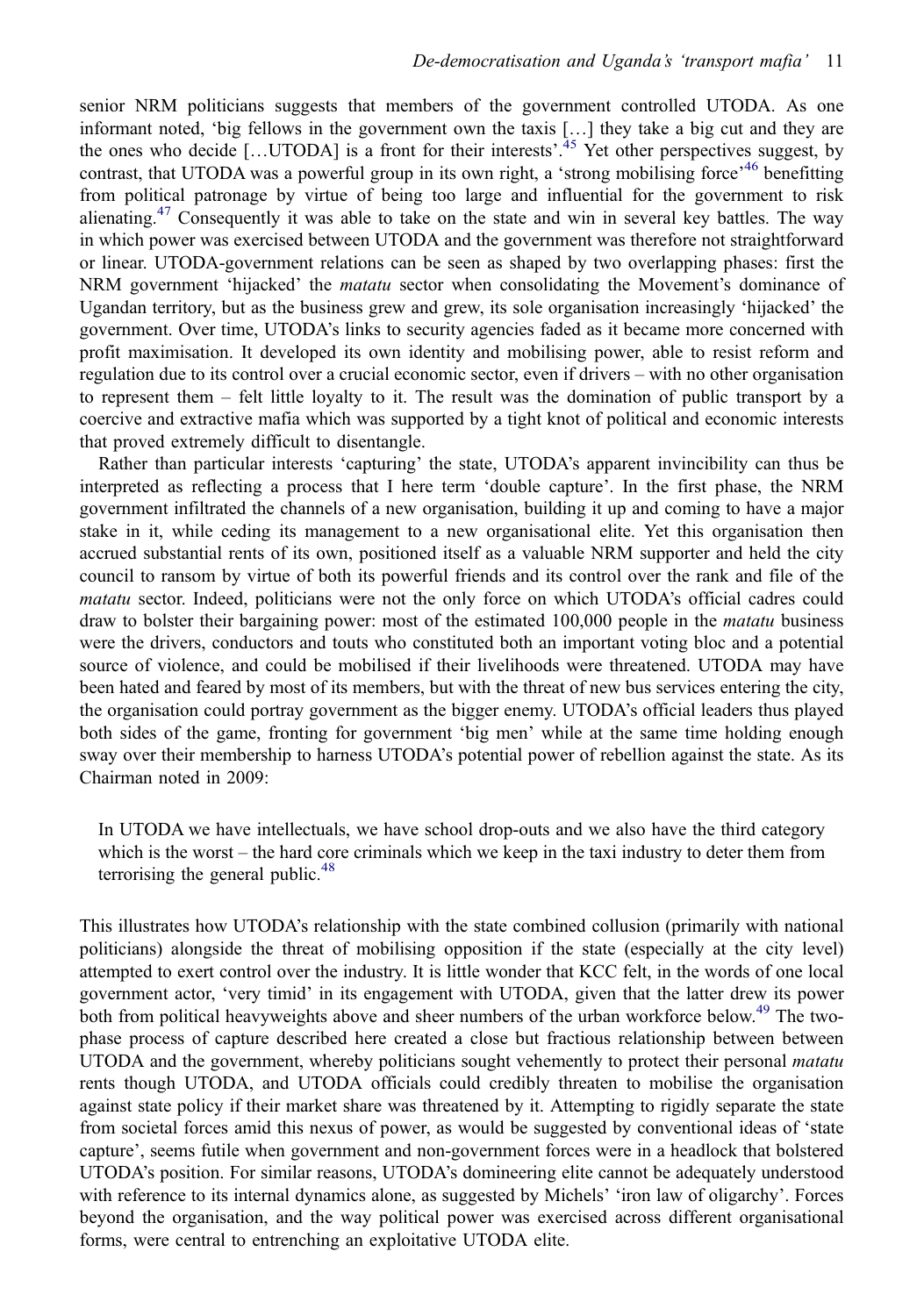While UTODA clearly failed in its role as a representative organisation for most of its members, its eventual downfall did not result in the liberation or empowerment of those working in the sector. Its demise was a consequence of the reconstitution of elite power in a more obviously statist form, stemming from a renewed commitment by the NRM leadership to bringing rents and organisation under the aegis of direct governmental power. UTODA continued to exist after 2012, and was attempting to reinvent itself as a provider of longer-distance bus services outside the city,<sup>[50](#page-14-0)</sup> but with Musisi's victory its organisational power was crushed. Despite this, there was little if any redistribution of the power and wealth it embodied. One observer made the point that the 'myth of UTODA has been busted<sup>5</sup>.<sup>[51](#page-14-0)</sup> This choice of language is telling: arguably more significant than any actual breaking up of power nodes was the symbolic assertion of government power over what was, while intimately bound to politicians' interests, an organisation that could not be kept to heel by government.

Events after 2012 suggest that the leadership of UTODA was basically co-opted by Musisi's team. Part of the outcry from drivers that led to their March 2012 strike was the fact that Musisi had apparently appointed four senior ex-UTODA officials to a committee to 'aid the transition process', leading to fear among drivers that UTODA was once again being imposed upon them (Ssekika  $\&$ Lubwama, [2012](#page-16-0)). This, combined with extortion on the part of the government's new co-ordinating committee (TAPSCOM) and more recent moves by KCCA to completely take over every aspect of managing the system, suggests that the power and domination that had been embodied in UTODA was being reconstituted. Specifically, the functions of a *de facto* authoritarian pseudo-representative organisation were being re-established through the de jure authoritarian institutions of a newly dedemocratised city government. Meanwhile, although the unreceipted fees from drivers to UTODA have now gone, there has been little to fundamentally change the exploitative relations between owners and drivers; one observer pointed out that drivers may actually now pay owners more of their share of takings to reflect the absence of UTODA fees. $52$ 

In sum, there was a tipping point in Kampala's transport system when the costs associated with the dominance of UTODA began to impinge severely on government through the withholding of revenues, general degradation of the city and spiralling political disorder. As a consequence, a decision by the top echelons of the government was made to break up that organisation's power, while preserving many of the interests intact. This cut out a corrupt 'middleman' organisation, but did so in the context of a radical reversal of democratisation at the city level, and without any moves to help replace UTODA with any other form of organisation that might address the exclusion of the urban masses working in the sector. Analysing the processes that led up to this in terms of 'double capture' helps to explain why this tipping point came, but also why it took so long to arrive. If there had just been 'parasitic capitalism' at play – that is a situation where governing elites illicitly fed off economic activity in the *matatu* sector and were in total control of it – then there would have been no incentive to break UTODA. If, by contrast, there had just been 'regulatory capture' in the form of an organisation resisting regulation in exchange for bribes, UTODA would probably have been brought under control and stripped of its service delivery role sooner, given the extent of its failings. It was the particularly tight knot of political and economic power, which evolved over time through the processes of mutual capture analysed above, that accounts for UTODA's long-lived unassailability and its eventual downfall. Moreover, the awkward embrace between government and taxi-owners to the exclusion of other actors in the sector, embodied in this unusually long period of monopolistic domination, also accounts for the apparent inability of other representative organisations to effectively fill the gap left by UTODA.

#### 6. Conclusions

This paper has advanced an argument about how a particular organisational form that purported to represent a key sector of the urban workforce in Uganda actually supported a predatory elite, benefitting both politicians engaged in the transport business and the mafia-like group that acted to protect these business interests. In exploring the trajectory of the Uganda Taxi Operators and Drivers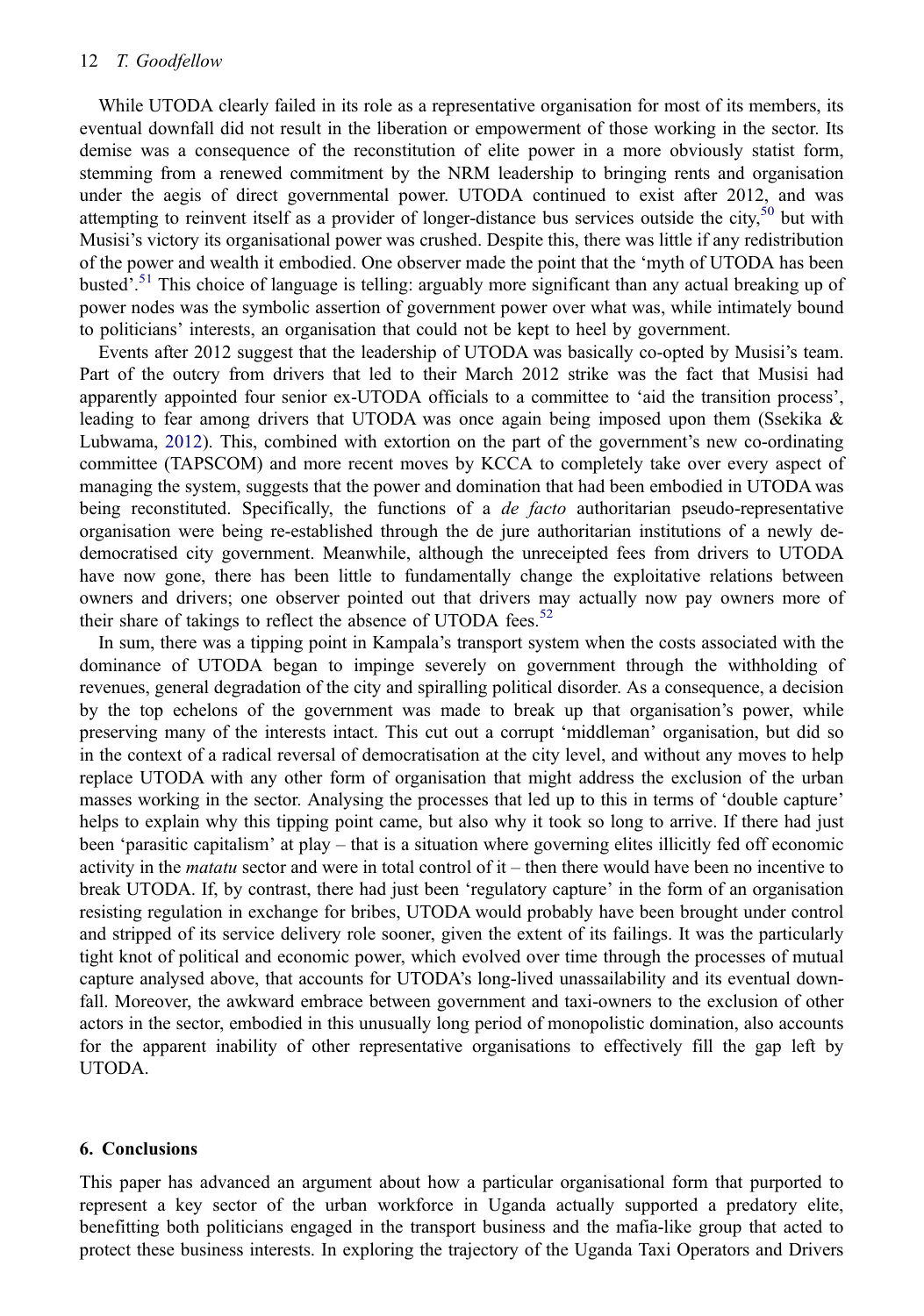<span id="page-13-0"></span>Association over almost three decades, it reveals the complexities of organisational power in a context of partial democratisation. It also provides scope for reflecting on some of the limitations of existing theoretical approaches that posit collusive relations between firms and government in terms of the capture of one organisation or group by another. Instead, the paper argues that the capturing of rents and control within the urban public transport sector was much more dynamic. The initial dominance of the sector by government figures was subsequently complicated by the evolution of UTODA's own organisational political-economic interests and survival tactics.

While the interlocked nature of elite interests in the sector preserved UTODA's position for many years, the degree of dysfunction this created, alongside wider problems of urban governance and a crisis of urban services, led to divisions within the political elite over how to deal with the organisation. Those seeking to break up the vested interests embodied in the organisation eventually gained the upper hand, but in so doing removed representative organisations from the sector altogether, reconfiguring UTODA's power through the channels of a new authoritarian city government. As well as outlining a process of 'double capture', this narrative therefore challenges assumptions about how even imperfectly representative organisations will gradually sow the seeds of democracy over time: instead UTODA, which began life as a weakly representative organisation, appears ultimately to have contributed to new forms of authoritarian rule in Kampala.

This Ugandan narrative gives pause for thought with respect to the faltering progress towards democracy in many parts of the developing world. It was the democratic opening in Uganda under the National Resistance Movement from the 1980s that provided scope for the emergence of representative organisations, but this often provided a veil of legitimacy for organisations that could use their reach into society to predate on their members rather than represent them. Moreover, the presence of a degree of democratic political opposition allows such organisations to gain political capital and invoke their wide membership to exert leverage over government, resisting reforms and threatening rebellion. This can cause political gridlock that paralyses government, but without necessarily furthering the interests of the majority of people that the organisation in question purports to represent. Moreover, as the case of Kampala has shown, this paralysis can be so extreme as to undermine the perceived value of democracy itself, making it all the more possible for governments to claw back on democratic reforms.

## Acknowledgements

I would like to profoundly thank Teddy Brett for his extensive, constructive and very helpful comments on early drafts of this paper, as well as Gordon Pirie for his insightful and encouraging comments, and two anonymous referees along with the journal editor Ken Shadlen for their very useful suggestions.

## Disclosure statement

No potential conflict of interest was reported by the author.

#### **Notes**

- 1. Note that in the Uganda context, minibuses used for public transport (or matatus) are generally just referred to as 'taxis'.
- 2. Interview with UTODA National Chairman, 30 September 2009.
- 3. Interview with UTODA National Chairman, 30 September 2009.
- 4. Interview with independent planning consultant, 4 February 2009.
- 5. Interview with KCC Transport Engineer, 21 September 2009.
- 6. Interview with UTODA National Chairman, 30 September 2009.
- 7. Interview with independent planning consultant, 18 September 2009.
- 8. Interview with UTODA National Chairman, 30 September 2009.
- 9. Interview with UTODA National Chairman, 30 September 2009.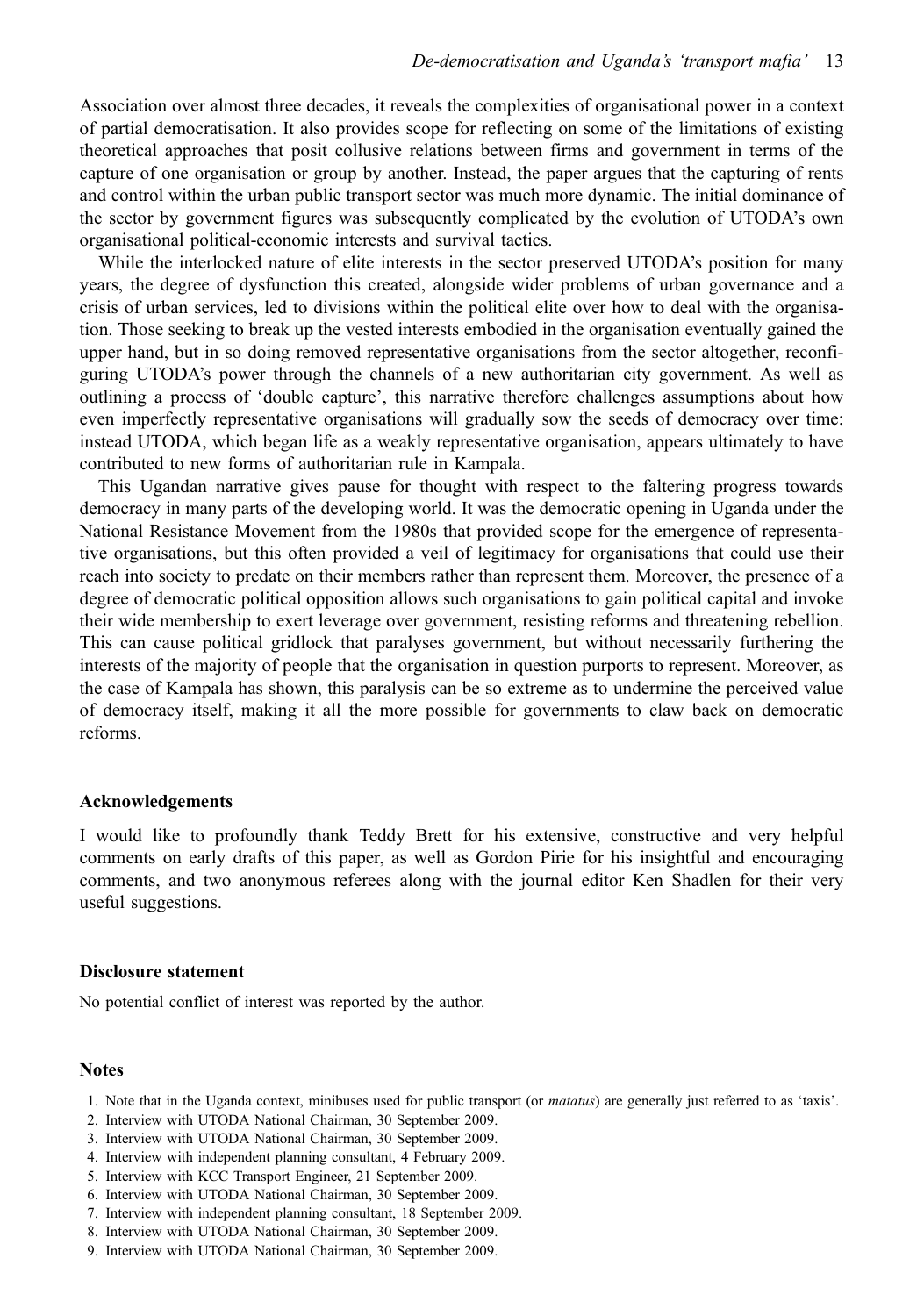- <span id="page-14-0"></span>10. Interview with development consultant, 12 December 2011.
- 11. Interview with independent planning consultant, 18 September 2009.
- 12. Interview with Kampala bus company (A) director, 07 January 2010.
- 13. Interview with KCC Transport Engineer, 21 September 2009.
- 14. Interview with independent planning consultant, 18 September 2009.
- 15. Interview with Ugandan transport consultant, 25 September 2009.
- 16. Interview with local government official, 06 February 2009.
- 17. Interview with Ugandan transport consultant, 25 September 2009.
- 18. Interview with Chairman of a civic organisation, 30 September 2009; interview with former local politician, 29 September 2009.
- 19. Interview with Ugandan transport consultant, 25 September 2009.
- 20. Interview with former local politician, 29 September 2009.
- 21. Various interviews with transport experts and KCC staff, September 2009–January 2010.
- 22. The conversion is based on UGX 2000 per dollar, the approximate rate in 2009–2010.
- 23. Interview with former local politician, 29 September 2009.
- 24. Interview with independent planning consultant, 04 February 2009.
- 25. Interview with former matatu owner, 29 September 2009; Interview with KCC Transport Engineer, 21 September 2009.
- 26. Interview with UTODA National Chairman, 30 September 2009.
- 27. Interview with KCC Transport Engineer 21 September 2009.
- 28. Interview with Mayor of Kampala 15 September 2009.
- 29. Interview with KCC Transport Engineer, 21 September 2009.
- 30. Interview with Kampala bus company (A) director, 07 January 2010.
- 31. Interview with Kampala bus company (B) director, 21 January 2010.
- 32. Interview with Kampala bus company (A) director, 07 January 2010.
- 33. Interview with Kampala bus company (A) director, 07 January 2010.
- 34. Interview with Ugandan transport consultant, 25 September 2009.
- 35. Interview with UTODA National Chairman, 30 September 2009.
- 36. From the minutes of the KCC Planning and Finance Committee, 23 Aril 2009.
- 37. From the minutes of the KCC Planning and Finance Committee, 23 Aril 2009.
- 38. Interview with KCC Executive Director, 12 December 2011.
- 39. Interview with KCC Executive Director, 12 December 2011.
- 40. Interview with Lord Mayor of Kampala, 15 December 2011.
- 41. Interview with KCC Executive Director, 12 December 2011.
- 42. Interview with a KCCA Director, 13 December 2011.
- 43. Interview with senior KCCA official, 11 June 2014.
- 44. Interview with senior KCCA official, 11 June 2014; interview with Deputy Inspector General of Police, 10 June 2014.
- 45. Interview with local government official, 06 February 2009.
- 46. Interview with opposition politician and matatu owner, 08 October 2009.
- 47. Interview with Chairman of a civic organisation, 30 September 2009.
- 48. UTODA National Chairman, cited in 'Mayor promises more buses', Metro, 11-17 November 2009.
- 49. Interview with local government official, 06 February 2009.
- 50. Interview with Deputy Inspector General of Police, 10 June 2014.
- 51. Interview with city official, 10 June 2014.
- 52. Interview with city official, 10 June 14.

#### References

- Benmaamar, M., Ellis, S., & Dunkerly, C. [\(2002](#page-5-0)). Urban transport services in Sub-Saharan Africa: Recommendations for reform in Uganda. Crowthorne: Transport Research Laboratory, ref PA3834/02.
- Brett, E. A. ([1994](#page-6-0)). Rebuilding organisation capacity in Uganda under the national resistance movement. The Journal of Modern African Studies, 32(1), 53–80. doi:[10.1017/S0022278X00012544](http://dx.doi.org/10.1017/S0022278X00012544)
- Brett, E. A. ([2009\)](#page-4-0). Reconstructing development theory: International inequality, institutional reform and social emancipation. London: Palgrave Macmillan.
- Calhoun, J. C. [\(1851](#page-3-0)). A disquisition on government (Vol. 1). Charleston, SC: Press of Walker and James.
- Carbone, G. ([2008\)](#page-6-0). No-party democracy? Ugandan politics in comparative perspective. Boulder, CO: Lynne Reiner.
- Cervero, R., & Golub, A. ([2007\)](#page-5-0). Informal transport: A global perspective. Transport Policy, 14(6), 445–457. doi:[10.1016/j.](http://dx.doi.org/10.1016/j.tranpol.2007.04.011) [tranpol.2007.04.011](http://dx.doi.org/10.1016/j.tranpol.2007.04.011)
- Collier, R. B., & Collier, D. ([1979\)](#page-3-0). Inducements versus constraints: Disaggregating" Corporatism". The American Political Science Review, 73(4), 967–986. doi:[10.2307/1953982](http://dx.doi.org/10.2307/1953982)
- De Tocqueville, A. ([1835\)](#page-3-0). *Democracy in America*. Paris: Librairie de Charles Gosselin.

Finer, S. E. [\(1958](#page-1-0)). The anonymous empire. Political Studies, 6(1), 16–32. doi:[10.1111/j.1467-9248.1958.tb00790.x](http://dx.doi.org/10.1111/j.1467-9248.1958.tb00790.x)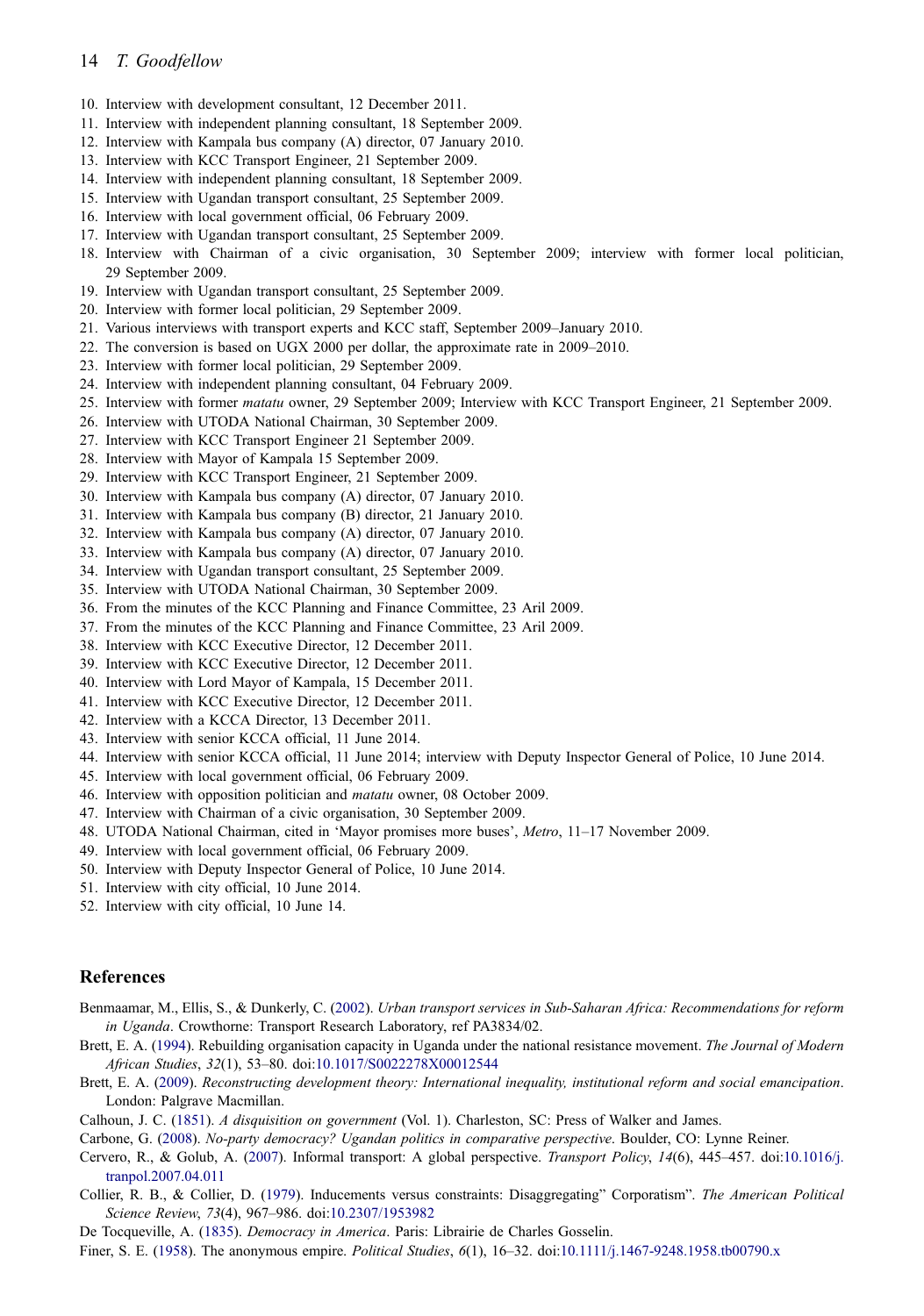<span id="page-15-0"></span>Foucault, M. ([1980\)](#page-5-0). Power/knowledge: Selected interviews and other writings, 1972–1977. London: Harvester Press.

- Gómez-Ibáñez, J. A., & Meyer, J. R. ([1993\)](#page-5-0). Going private: The international experience with transport privatization. Washington, DC: The Brookings Institute.
- Goodfellow, T. ([2010\)](#page-9-0). 'The bastard child of nobody'?: Anti-planning and the institutional crisis in contemporary Kampala (Crisis States Research Centre Working Paper No. 2(67)). London: London School of Economics and Political Science.
- Goodfellow, T. [\(2015](#page-4-0)). Taming the "Rogue" sector: Studying state effectiveness in Africa through informal transport politics. Comparative Politics, 47(2), 127–147. doi:[10.5129/001041515814224462](http://dx.doi.org/10.5129/001041515814224462)
- Goodfellow, T., & Titeca, K. ([2012](#page-6-0)). Presidential intervention and the changing 'politics of survival'in Kampala's informal economy. Cities, 29(4), 264–270. doi:[10.1016/j.cities.2012.02.004](http://dx.doi.org/10.1016/j.cities.2012.02.004)
- Gore, C. D., & Muwanga, N. K. [\(2014](#page-9-0)). Decentralization is dead, long live decentralization! Capital city reform and political rights in Kampala, Uganda. International Journal of Urban and Regional Research, 38(6), 2201–2216. doi:[10.1111/](http://dx.doi.org/10.1111/ijur.2014.38.issue-6) [ijur.2014.38.issue-6](http://dx.doi.org/10.1111/ijur.2014.38.issue-6)
- Gray, H., & Whitfield, L. [\(2014](#page-4-0)). Reframing African political economy: Clientelism, rents and accumulation as drivers of capitalist transformation (Working paper series, 159). London: International Development, LSE.
- Grzymala-Busse, A. ([2008\)](#page-4-0). Beyond clientelism: Incumbent state capture and state formation. Comparative Political Studies, 41 (4–5), 638–673. doi:[10.1177/0010414007313118](http://dx.doi.org/10.1177/0010414007313118)
- Harriss, K. S., & Törnquist, O. (Eds). [\(2004](#page-1-0)). Politicising democracy: Local politics and democratisation in developing countries. Basingstoke: Palgrave Macmillan.
- Hansen, H. B., & Twaddle, M. [\(1991\)](#page-6-0). Changing Uganda: The dilemmas of structural adjustment and revolutionary change. London: James Currey.
- Hellman, J. S., Jones, G., & Kaufmann, D. ([2003\)](#page-4-0). Seize the state, seize the day: State capture and influence in transition economies. Journal of Comparative Economics, 31(4), 751–773. doi:[10.1016/j.jce.2003.09.006](http://dx.doi.org/10.1016/j.jce.2003.09.006)
- Huntington, S. P. ([1968\)](#page-5-0). Political order in changing societies. New Haven, CT: Yale University Press.
- Hyden, G. ([1983\)](#page-4-0). No shortcuts to progress: African development management in perspective. Berkeley: University of California Press.
- Iliffe, J. ([1983\)](#page-4-0). The emergence of African capitalism. London: Macmillan Press.
- Kasfir, N. ([1983](#page-6-0)). State, Magendo, and class formation in Uganda. Commonwealth & Comparative Politics, 21(3), 84-103. doi:[10.1080/14662048308447437](http://dx.doi.org/10.1080/14662048308447437)
- Komakech, M. [\(2011, July 10](#page-7-0)). Musisi, Lukwago feud could fail Kampala city. The Observer (Uganda). Retrieved from [http://](http://www.observer.ug/viewpoint/guest-writers/14214-musisi-lukwago-feud-could-fail-kampala-city) [www.observer.ug/viewpoint/guest-writers/14214-musisi-lukwago-feud-could-fail-kampala-city](http://www.observer.ug/viewpoint/guest-writers/14214-musisi-lukwago-feud-could-fail-kampala-city)
- Kumar, A., & Barrett, F. [\(2008\)](#page-5-0). Stuck in traffic: Urban transport in Africa. Washington, DC: The World Bank.
- Laffont, J.-J., & Tirole, J. ([1991\)](#page-4-0). The politics of government decision-making: A theory of regulatory capture. The Quarterly Journal of Economics, 106, 1089–1127. doi:[10.2307/2937958](http://dx.doi.org/10.2307/2937958)
- Maunder, D. A. C., & Mbara, T. C. [\(1996](#page-6-0)). Liberalisation of urban transport services: What are the implications? Indian Journal of Transport Management, 20(2), 16–23.
- Michels, R. [\(1915](#page-4-0)). Political parties: A sociological study of the oligarchical tendencies of modern democracy. New York: Hearst's International Library Company.
- Migdal, J. S. ([1988](#page-4-0)). Strong societies and weak states: State-society relations and state capabilities in the third world. Princeton: Princeton University Press.
- Migdal, J. S. [\(2001](#page-3-0)). State in society: Studying how states and societies transform and constitute one another. Cambridge: Cambridge University Press.
- Migdal, J. S., Kohli, A., & Shue, V. ([1994\)](#page-3-0). State power and social forces: Domination and transformation in the third world. Cambridge: Cambridge University Press.
- Mitchell, T. ([1991\)](#page-3-0). The limits of the state: Beyond statist approaches and their critics. The American Political Science Review, 85(1), 77–96.
- Mukisa, F. ([2015, January 10\)](#page-10-0). UTODA out, KCCA takes over city taxis. *Daily Monitor*. Retrieved from [http://www.monitor.co.](http://www.monitor.co.ug/News/National/UTODA-out--KCCA-takes-over-city-taxis/688334-2583798-voasgw/index.html) ug/News/National/UTODA-out–[KCCA-takes-over-city-taxis/688334-2583798-voasgw/index.html](http://www.monitor.co.ug/News/National/UTODA-out--KCCA-takes-over-city-taxis/688334-2583798-voasgw/index.html)
- Mwanje, R. ([2011, July 26](#page-8-0)). KCCA to conduct fresh taxi census. Daily Monitor. Retrieved from [http://www.monitor.co.ug/](http://www.monitor.co.ug/News/National/-/688334/1207708/-/bl2fuyz/-/index.html) [News/National/-/688334/1207708/-/bl2fuyz/-/index.html](http://www.monitor.co.ug/News/National/-/688334/1207708/-/bl2fuyz/-/index.html)
- Nalugo, M. ([2011, August 22\)](#page-9-0). MPs hit brakes on city bus deal. Daily Monitor. Retrieved from [http://www.monitor.co.ug/News/](http://www.monitor.co.ug/News/National/-/688334/1223096/-/bjwambz/-/%2523) [National/-/688334/1223096/-/bjwambz/-/%2523](http://www.monitor.co.ug/News/National/-/688334/1223096/-/bjwambz/-/%2523)
- Nalugo, M., & Kostov, N. [\(2011, July 7\)](#page-10-0). Taxi drivers, conductors to strike over Utoda harassment. Daily Monitor. Retrieved from <http://www.monitor.co.ug/News/National/-/688334/1196164/-/bym5flz/-/index.html>
- Pirie, G. ([2014\)](#page-5-0). Transport pressures in urban Africa: Practices, policies, perspectives. In S. Parnell & E. Pieterse (Eds.), Africa's urban revolution. London: Zed Books.
- Prunier, G. ([1983](#page-6-0)). Le Magendo: Essai Sur Quelques Aspects Marginaux Des Échanges Commerciaux En Afrique Orientale. Politique Africaine, 9, 53–62.
- Red Pepper ([2011,](#page-6-0) August 20). Retrieved from <http://www.redpepper.co.ug/>
- Rizzo, M. [\(2002](#page-6-0)). Being taken for a ride: Privatisation of the Dar Es Salaam transport system 1983-1998. The Journal of Modern African Studies, 40(1), 133–157. doi:[10.1017/S0022278X01003846](http://dx.doi.org/10.1017/S0022278X01003846)
- Rothchild, D. S., & Chazan, N. (Eds.). [\(1988](#page-4-0)). The precarious balance: State and society in Africa (pp. 159–179). Boulder, CO: Westview Press.